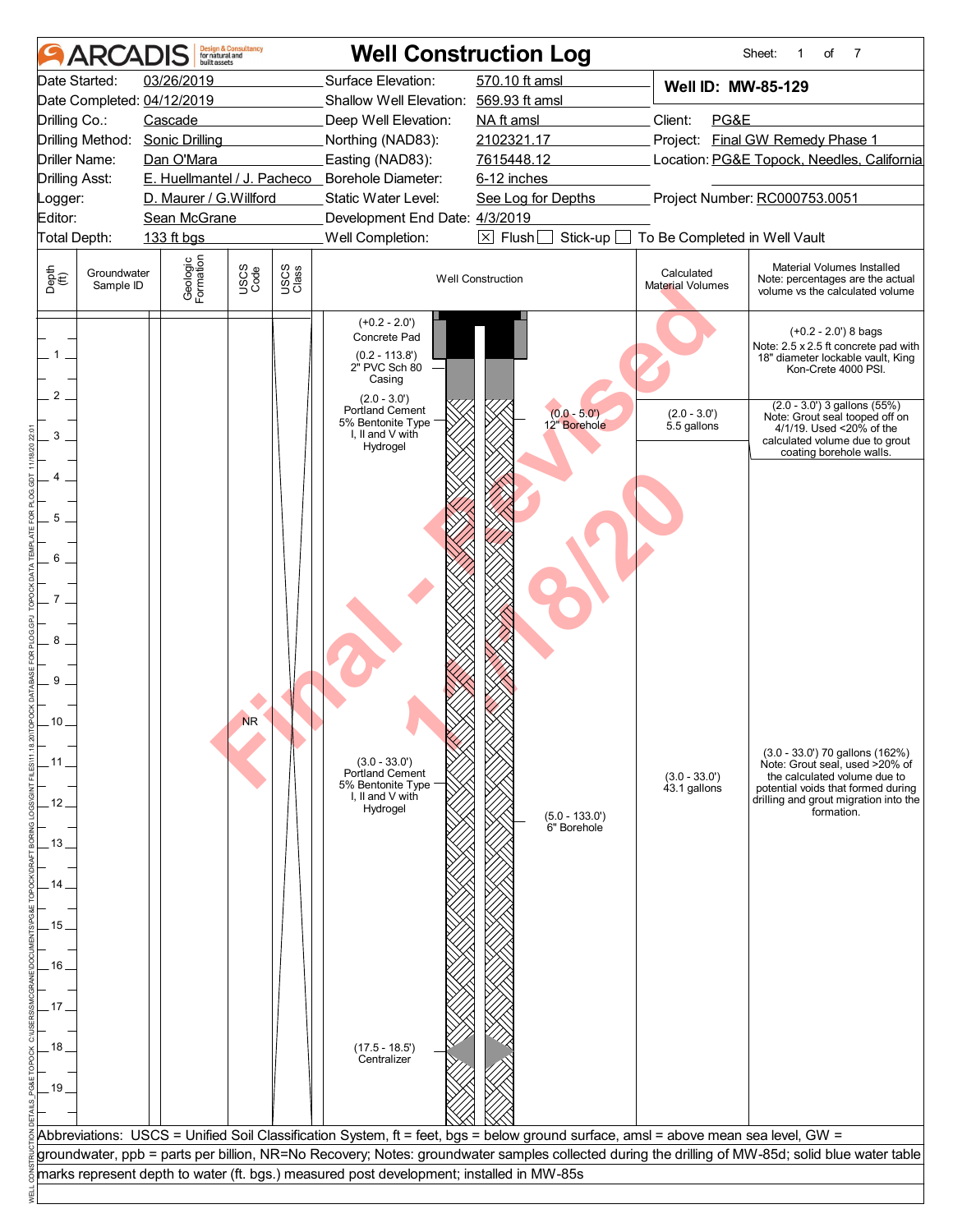| Surface Elevation:<br>570.10 ft amsl<br>Date Started:<br>03/26/2019<br>Well ID: MW-85-129<br>Date Completed: 04/12/2019<br>Shallow Well Elevation: 569.93 ft amsl<br>PG&E<br>Cascade<br>Client:<br>Drilling Co.:<br>Deep Well Elevation:<br>NA ft amsl<br>Project: Final GW Remedy Phase 1<br>2102321.17<br>Drilling Method: Sonic Drilling<br>Northing (NAD83):<br>Easting (NAD83):<br>7615448.12<br>Location: PG&E Topock, Needles, California<br>Driller Name:<br>Dan O'Mara<br>E. Huellmantel / J. Pacheco _ Borehole Diameter:<br><b>Drilling Asst:</b><br>6-12 inches<br>Project Number: RC000753.0051<br>D. Maurer / G.Willford<br>Static Water Level:<br>See Log for Depths<br>Logger:<br>Editor:<br>Sean McGrane<br>Development End Date: 4/3/2019<br>Well Completion:<br>$\boxtimes$ Flush<br>Stick-up<br>Total Depth:<br>133 ft bgs<br>To Be Completed in Well Vault<br>Geologic<br>Formation<br>Material Volumes Installed<br>USCS<br>Code<br>USCS<br>Class<br>Depth<br>(ff)<br>Calculated<br>Groundwater<br><b>Well Construction</b><br>Note: percentages are the actual<br>Material Volumes<br>Sample ID<br>volume vs the calculated volume<br>$(0.2 - 113.8')$<br>2" PVC Sch 80<br>Casing<br>.21.<br>22.<br>$23 -$<br>24.<br>25<br>$(3.0 - 33.0')$ 70 gallons $(162%)$<br>26<br>$(3.0 - 33.0')$<br>Note: Grout seal, used >20% of<br>Portland Cement<br>$(3.0 - 33.0')$<br>the calculated volume due to<br>5% Bentonite Type<br>$43.1$ gallons<br>I, II and V with<br>27.<br>Hydrogel<br>formation.<br>28.<br>29.<br>$(5.0 - 133.0')$<br><b>NR</b><br>30<br>6" Borehole<br>31<br>32<br>33<br>34<br>35<br>$(33.0 - 40.0')$ 1 bags $(67%)$<br>36<br>$(33.0 - 40.0')$<br>Note: Installed to fill void space<br>$(33.0 - 40.0')$<br>Bentonite seal chips<br>1.5 bags<br>Puregold medium<br>37.<br>chips<br>to grout coating borehole walls.<br>38<br>39<br>Abbreviations: USCS = Unified Soil Classification System, ft = feet, bgs = below ground surface, amsl = above mean sea level, GW =<br>groundwater, ppb = parts per billion, NR=No Recovery; Notes: groundwater samples collected during the drilling of MW-85d; solid blue water table | <b>ARC</b> | built assets | <b>Design &amp; Consultancy</b><br>for natural and | <b>Well Construction Log</b> |  | 2<br>Sheet:<br>of<br>7                                                      |  |
|--------------------------------------------------------------------------------------------------------------------------------------------------------------------------------------------------------------------------------------------------------------------------------------------------------------------------------------------------------------------------------------------------------------------------------------------------------------------------------------------------------------------------------------------------------------------------------------------------------------------------------------------------------------------------------------------------------------------------------------------------------------------------------------------------------------------------------------------------------------------------------------------------------------------------------------------------------------------------------------------------------------------------------------------------------------------------------------------------------------------------------------------------------------------------------------------------------------------------------------------------------------------------------------------------------------------------------------------------------------------------------------------------------------------------------------------------------------------------------------------------------------------------------------------------------------------------------------------------------------------------------------------------------------------------------------------------------------------------------------------------------------------------------------------------------------------------------------------------------------------------------------------------------------------------------------------------------------------------------------------------------------------------------------------------------------------------------------------------------------------------------------------------------------|------------|--------------|----------------------------------------------------|------------------------------|--|-----------------------------------------------------------------------------|--|
|                                                                                                                                                                                                                                                                                                                                                                                                                                                                                                                                                                                                                                                                                                                                                                                                                                                                                                                                                                                                                                                                                                                                                                                                                                                                                                                                                                                                                                                                                                                                                                                                                                                                                                                                                                                                                                                                                                                                                                                                                                                                                                                                                              |            |              |                                                    |                              |  |                                                                             |  |
|                                                                                                                                                                                                                                                                                                                                                                                                                                                                                                                                                                                                                                                                                                                                                                                                                                                                                                                                                                                                                                                                                                                                                                                                                                                                                                                                                                                                                                                                                                                                                                                                                                                                                                                                                                                                                                                                                                                                                                                                                                                                                                                                                              |            |              |                                                    |                              |  |                                                                             |  |
|                                                                                                                                                                                                                                                                                                                                                                                                                                                                                                                                                                                                                                                                                                                                                                                                                                                                                                                                                                                                                                                                                                                                                                                                                                                                                                                                                                                                                                                                                                                                                                                                                                                                                                                                                                                                                                                                                                                                                                                                                                                                                                                                                              |            |              |                                                    |                              |  |                                                                             |  |
|                                                                                                                                                                                                                                                                                                                                                                                                                                                                                                                                                                                                                                                                                                                                                                                                                                                                                                                                                                                                                                                                                                                                                                                                                                                                                                                                                                                                                                                                                                                                                                                                                                                                                                                                                                                                                                                                                                                                                                                                                                                                                                                                                              |            |              |                                                    |                              |  |                                                                             |  |
|                                                                                                                                                                                                                                                                                                                                                                                                                                                                                                                                                                                                                                                                                                                                                                                                                                                                                                                                                                                                                                                                                                                                                                                                                                                                                                                                                                                                                                                                                                                                                                                                                                                                                                                                                                                                                                                                                                                                                                                                                                                                                                                                                              |            |              |                                                    |                              |  |                                                                             |  |
|                                                                                                                                                                                                                                                                                                                                                                                                                                                                                                                                                                                                                                                                                                                                                                                                                                                                                                                                                                                                                                                                                                                                                                                                                                                                                                                                                                                                                                                                                                                                                                                                                                                                                                                                                                                                                                                                                                                                                                                                                                                                                                                                                              |            |              |                                                    |                              |  |                                                                             |  |
|                                                                                                                                                                                                                                                                                                                                                                                                                                                                                                                                                                                                                                                                                                                                                                                                                                                                                                                                                                                                                                                                                                                                                                                                                                                                                                                                                                                                                                                                                                                                                                                                                                                                                                                                                                                                                                                                                                                                                                                                                                                                                                                                                              |            |              |                                                    |                              |  |                                                                             |  |
|                                                                                                                                                                                                                                                                                                                                                                                                                                                                                                                                                                                                                                                                                                                                                                                                                                                                                                                                                                                                                                                                                                                                                                                                                                                                                                                                                                                                                                                                                                                                                                                                                                                                                                                                                                                                                                                                                                                                                                                                                                                                                                                                                              |            |              |                                                    |                              |  |                                                                             |  |
|                                                                                                                                                                                                                                                                                                                                                                                                                                                                                                                                                                                                                                                                                                                                                                                                                                                                                                                                                                                                                                                                                                                                                                                                                                                                                                                                                                                                                                                                                                                                                                                                                                                                                                                                                                                                                                                                                                                                                                                                                                                                                                                                                              |            |              |                                                    |                              |  |                                                                             |  |
|                                                                                                                                                                                                                                                                                                                                                                                                                                                                                                                                                                                                                                                                                                                                                                                                                                                                                                                                                                                                                                                                                                                                                                                                                                                                                                                                                                                                                                                                                                                                                                                                                                                                                                                                                                                                                                                                                                                                                                                                                                                                                                                                                              |            |              |                                                    |                              |  |                                                                             |  |
|                                                                                                                                                                                                                                                                                                                                                                                                                                                                                                                                                                                                                                                                                                                                                                                                                                                                                                                                                                                                                                                                                                                                                                                                                                                                                                                                                                                                                                                                                                                                                                                                                                                                                                                                                                                                                                                                                                                                                                                                                                                                                                                                                              |            |              |                                                    |                              |  | potential voids that formed during<br>drilling and grout migration into the |  |
|                                                                                                                                                                                                                                                                                                                                                                                                                                                                                                                                                                                                                                                                                                                                                                                                                                                                                                                                                                                                                                                                                                                                                                                                                                                                                                                                                                                                                                                                                                                                                                                                                                                                                                                                                                                                                                                                                                                                                                                                                                                                                                                                                              |            |              |                                                    |                              |  | and prevent grout migration, used<br><20% of the calculated volume due      |  |
|                                                                                                                                                                                                                                                                                                                                                                                                                                                                                                                                                                                                                                                                                                                                                                                                                                                                                                                                                                                                                                                                                                                                                                                                                                                                                                                                                                                                                                                                                                                                                                                                                                                                                                                                                                                                                                                                                                                                                                                                                                                                                                                                                              |            |              |                                                    |                              |  |                                                                             |  |
|                                                                                                                                                                                                                                                                                                                                                                                                                                                                                                                                                                                                                                                                                                                                                                                                                                                                                                                                                                                                                                                                                                                                                                                                                                                                                                                                                                                                                                                                                                                                                                                                                                                                                                                                                                                                                                                                                                                                                                                                                                                                                                                                                              |            |              |                                                    |                              |  |                                                                             |  |
| marks represent depth to water (ft. bgs.) measured post development; installed in MW-85s                                                                                                                                                                                                                                                                                                                                                                                                                                                                                                                                                                                                                                                                                                                                                                                                                                                                                                                                                                                                                                                                                                                                                                                                                                                                                                                                                                                                                                                                                                                                                                                                                                                                                                                                                                                                                                                                                                                                                                                                                                                                     |            |              |                                                    |                              |  |                                                                             |  |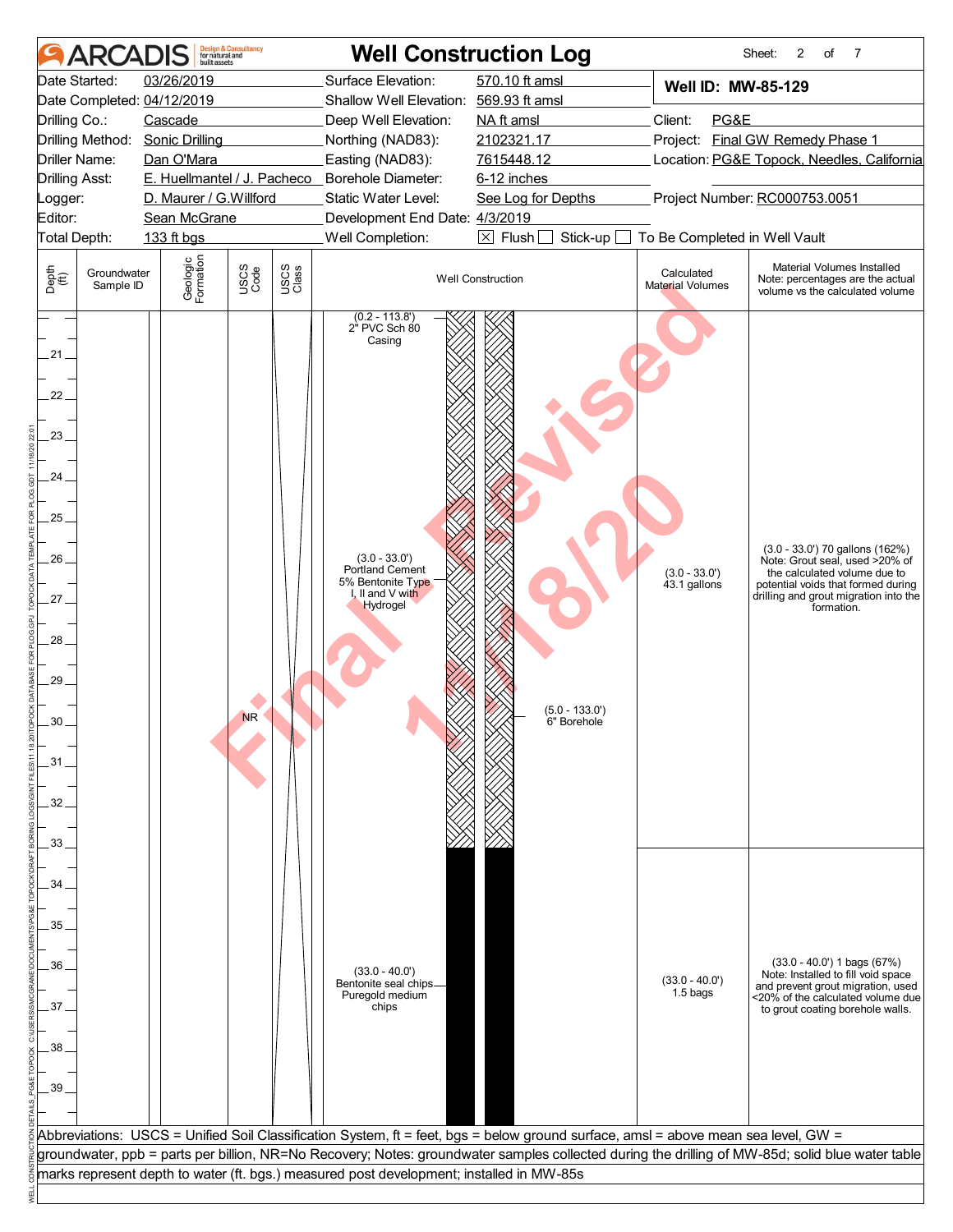| Surface Elevation:<br>570.10 ft amsl<br>03/26/2019<br>Date Started:<br>Well ID: MW-85-129<br>Date Completed: 04/12/2019<br>Shallow Well Elevation: 569.93 ft amsl<br>NA ft amsl<br>Client:<br>PG&E<br>Drilling Co.:<br>Cascade<br>Deep Well Elevation:<br>Project: Final GW Remedy Phase 1<br>Drilling Method: Sonic Drilling<br>2102321.17<br>Northing (NAD83):<br>7615448.12<br>Location: PG&E Topock, Needles, California<br>Driller Name:<br>Dan O'Mara<br>Easting (NAD83):<br>E. Huellmantel / J. Pacheco _ Borehole Diameter:<br><b>Drilling Asst:</b><br>6-12 inches<br>Project Number: RC000753.0051<br>D. Maurer / G.Willford<br>Static Water Level:<br>See Log for Depths<br>Logger:<br>Editor:<br>Development End Date: 4/3/2019<br>Sean McGrane<br>Total Depth:<br>Well Completion:<br>$\boxtimes$ Flush<br>Stick-up<br>To Be Completed in Well Vault<br>133 ft bgs<br>Geologic<br>Formation<br>Material Volumes Installed<br>USCS<br>Code<br>USCS<br>Class<br>Depth<br>$\bigoplus_{i=1}^{n}$<br>Groundwater<br>Calculated<br><b>Well Construction</b><br><b>Material Volumes</b><br>Sample ID<br>(0.2 - 113.8')<br>2" PVC Sch 80<br>Casing<br>41.<br>42.<br>43<br>44.<br>45<br>46<br>47.<br>48<br>49<br>$(40.0 - 105.0')$<br>$(5.0 - 133.0')$<br>Portland Cement<br>$(40.0 - 105.0')$<br><b>NR</b><br>50<br>6" Borehole<br>5% Bentonite Type<br>74.2 gallons<br>I, II and V with<br>Hydrogel<br>the formation.<br>.51 <sub>1</sub><br>52.<br>53<br>54<br>55<br>56<br>57<br>58<br>59<br>Abbreviations: USCS = Unified Soil Classification System, ft = feet, bgs = below ground surface, amsl = above mean sea level, GW =<br>groundwater, ppb = parts per billion, NR=No Recovery; Notes: groundwater samples collected during the drilling of MW-85d; solid blue water table | ARCAD | <b>Design &amp; Consultancy</b><br>for natural and<br>built assets | <b>Well Construction Log</b> |  | 7<br>Sheet:<br>3<br>of                                                                                                                                                                                                                                  |
|--------------------------------------------------------------------------------------------------------------------------------------------------------------------------------------------------------------------------------------------------------------------------------------------------------------------------------------------------------------------------------------------------------------------------------------------------------------------------------------------------------------------------------------------------------------------------------------------------------------------------------------------------------------------------------------------------------------------------------------------------------------------------------------------------------------------------------------------------------------------------------------------------------------------------------------------------------------------------------------------------------------------------------------------------------------------------------------------------------------------------------------------------------------------------------------------------------------------------------------------------------------------------------------------------------------------------------------------------------------------------------------------------------------------------------------------------------------------------------------------------------------------------------------------------------------------------------------------------------------------------------------------------------------------------------------------------------------------------------------------------------------------------------------------|-------|--------------------------------------------------------------------|------------------------------|--|---------------------------------------------------------------------------------------------------------------------------------------------------------------------------------------------------------------------------------------------------------|
|                                                                                                                                                                                                                                                                                                                                                                                                                                                                                                                                                                                                                                                                                                                                                                                                                                                                                                                                                                                                                                                                                                                                                                                                                                                                                                                                                                                                                                                                                                                                                                                                                                                                                                                                                                                            |       |                                                                    |                              |  |                                                                                                                                                                                                                                                         |
|                                                                                                                                                                                                                                                                                                                                                                                                                                                                                                                                                                                                                                                                                                                                                                                                                                                                                                                                                                                                                                                                                                                                                                                                                                                                                                                                                                                                                                                                                                                                                                                                                                                                                                                                                                                            |       |                                                                    |                              |  | Note: percentages are the actual<br>volume vs the calculated volume<br>(40.0 - 105.0') 200 gallons (270%)<br>Note: Grout seal, used >20% of<br>the calculated volume due to<br>potential voids that formed during<br>drilling and grout migration in to |
| marks represent depth to water (ft. bgs.) measured post development; installed in MW-85s                                                                                                                                                                                                                                                                                                                                                                                                                                                                                                                                                                                                                                                                                                                                                                                                                                                                                                                                                                                                                                                                                                                                                                                                                                                                                                                                                                                                                                                                                                                                                                                                                                                                                                   |       |                                                                    |                              |  |                                                                                                                                                                                                                                                         |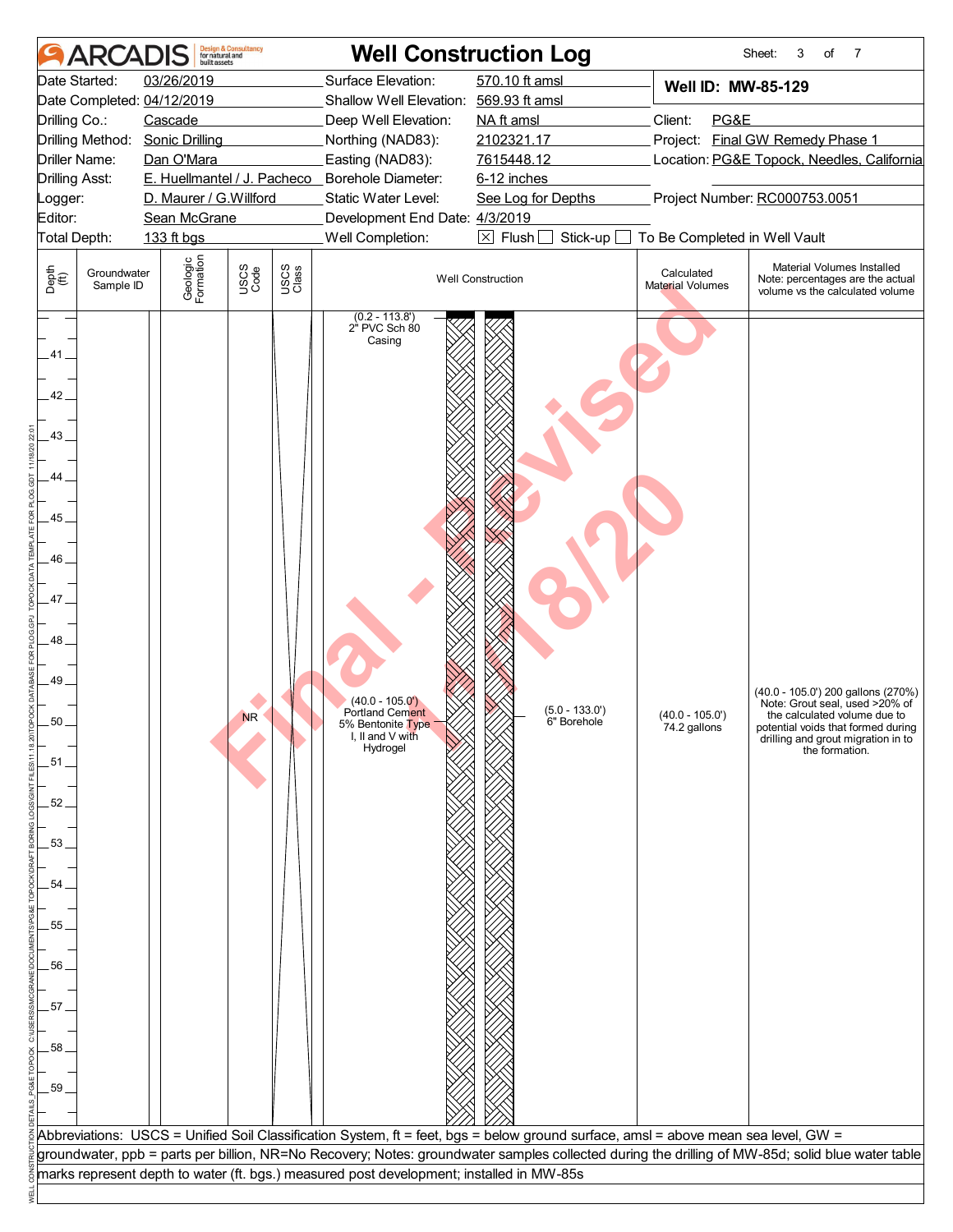| Surface Elevation:<br>570.10 ft amsl<br>03/26/2019<br>Date Started:<br>Well ID: MW-85-129<br>Date Completed: 04/12/2019<br>Shallow Well Elevation: 569.93 ft amsl<br>NA ft amsl<br>Client:<br>PG&E<br>Drilling Co.:<br>Cascade<br>Deep Well Elevation:<br>Project: Final GW Remedy Phase 1<br>Drilling Method: Sonic Drilling<br>2102321.17<br>Northing (NAD83):<br>7615448.12<br>Location: PG&E Topock, Needles, California<br>Driller Name:<br>Dan O'Mara<br>Easting (NAD83):<br>E. Huellmantel / J. Pacheco _ Borehole Diameter:<br><b>Drilling Asst:</b><br>6-12 inches<br>Project Number: RC000753.0051<br>D. Maurer / G.Willford<br>Static Water Level:<br>See Log for Depths<br>Logger:<br>Editor:<br>Development End Date: 4/3/2019<br>Sean McGrane<br>Well Completion:<br>$\boxtimes$ Flush<br>Stick-up<br>To Be Completed in Well Vault<br>Total Depth:<br>133 ft bgs<br>Geologic<br>Formation<br>Material Volumes Installed<br>USCS<br>Code<br>USCS<br>Class<br>Depth<br>$\bigoplus_{i=1}^{n}$<br>Groundwater<br>Calculated<br><b>Well Construction</b><br>Note: percentages are the actual<br><b>Material Volumes</b><br>Sample ID<br>volume vs the calculated volume<br>(0.2 - 113.8')<br>2" PVC Sch 80<br>Casing<br>.61 .<br>62.<br>63.<br>64.<br>65.<br>66<br>67. |  |
|----------------------------------------------------------------------------------------------------------------------------------------------------------------------------------------------------------------------------------------------------------------------------------------------------------------------------------------------------------------------------------------------------------------------------------------------------------------------------------------------------------------------------------------------------------------------------------------------------------------------------------------------------------------------------------------------------------------------------------------------------------------------------------------------------------------------------------------------------------------------------------------------------------------------------------------------------------------------------------------------------------------------------------------------------------------------------------------------------------------------------------------------------------------------------------------------------------------------------------------------------------------------------------|--|
|                                                                                                                                                                                                                                                                                                                                                                                                                                                                                                                                                                                                                                                                                                                                                                                                                                                                                                                                                                                                                                                                                                                                                                                                                                                                                  |  |
| 68.<br>$(67.5 - 68.5')$<br>Centralizer<br>69.<br>(40.0 - 105.0') 200 gallons (270%)<br>$(40.0 - 105.0)$<br>Note: Grout seal, used >20% of<br>Portland Cement<br>$(5.0 - 133.0')$<br>$(40.0 - 105.0')$<br>the calculated volume due to<br><b>NR</b><br>5% Bentonite Type<br>70<br>6" Borehole<br>74.2 gallons<br>potential voids that formed during<br>I, II and V with<br>drilling and grout migration in to<br>Hydrogel<br>the formation.<br>71<br>72<br>73<br>74<br>75<br>76<br>77<br>78<br>79<br>Abbreviations: USCS = Unified Soil Classification System, ft = feet, bgs = below ground surface, amsl = above mean sea level, GW =                                                                                                                                                                                                                                                                                                                                                                                                                                                                                                                                                                                                                                           |  |
| groundwater, ppb = parts per billion, NR=No Recovery; Notes: groundwater samples collected during the drilling of MW-85d; solid blue water table<br>marks represent depth to water (ft. bgs.) measured post development; installed in MW-85s                                                                                                                                                                                                                                                                                                                                                                                                                                                                                                                                                                                                                                                                                                                                                                                                                                                                                                                                                                                                                                     |  |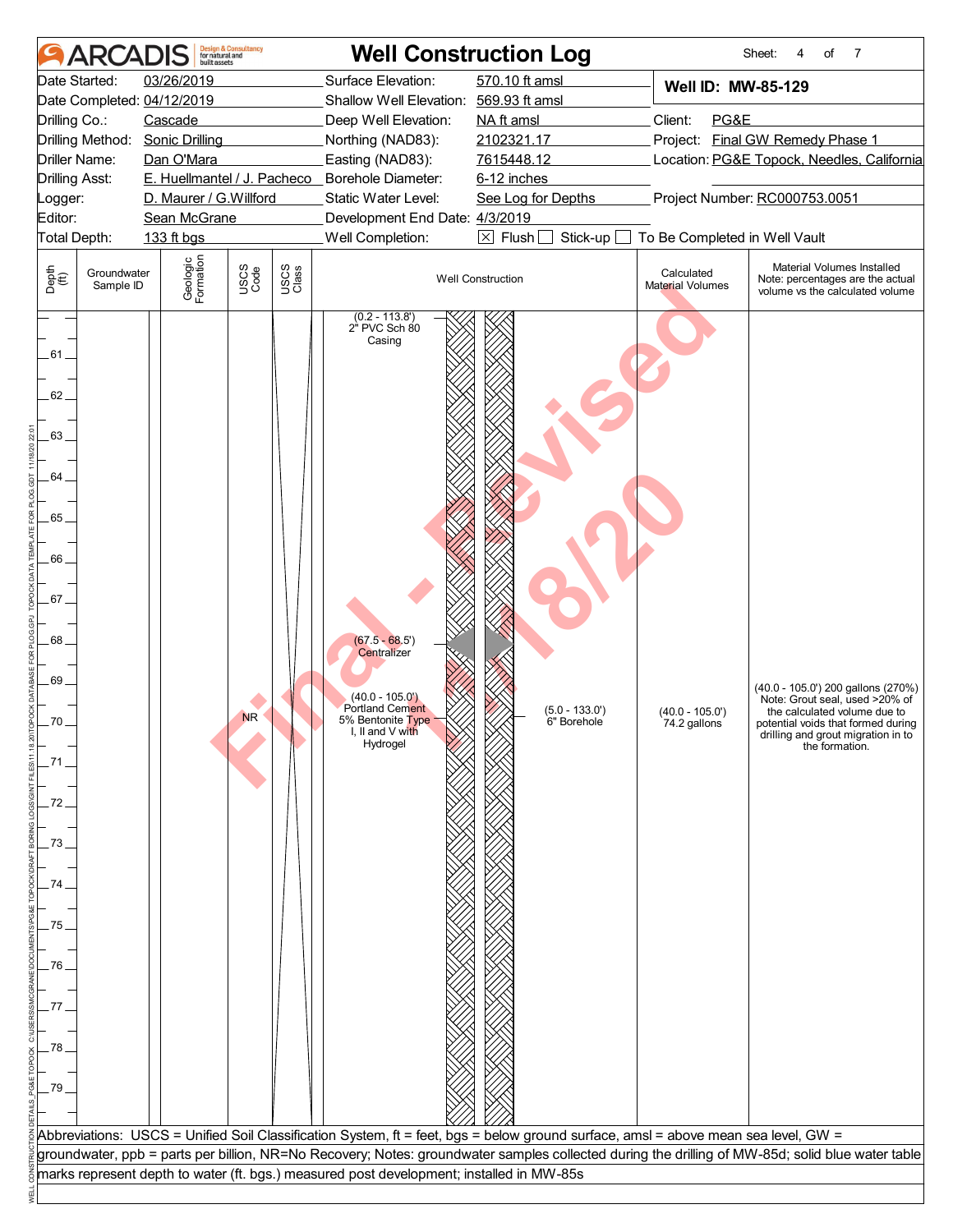| <b>ARCA</b>                                                                                                                                                                                                                            | built assets                                                                                                          | <b>Design &amp; Consultancy</b><br>for natural and |               | <b>Well Construction Log</b>                                                                                                                                                                                                                                   |                                                                                                                                                                           |                                                                                                          | 7<br>Sheet:<br>5<br>of                                                                                                                                                                                                                |
|----------------------------------------------------------------------------------------------------------------------------------------------------------------------------------------------------------------------------------------|-----------------------------------------------------------------------------------------------------------------------|----------------------------------------------------|---------------|----------------------------------------------------------------------------------------------------------------------------------------------------------------------------------------------------------------------------------------------------------------|---------------------------------------------------------------------------------------------------------------------------------------------------------------------------|----------------------------------------------------------------------------------------------------------|---------------------------------------------------------------------------------------------------------------------------------------------------------------------------------------------------------------------------------------|
| Date Started:<br>Date Completed: 04/12/2019<br>Drilling Co.:<br>Drilling Method: Sonic Drilling<br>Driller Name:<br>Drilling Asst:<br>Logger:<br>Editor:<br>Total Depth:<br>Depth<br>$\bigoplus_{i=1}^{n}$<br>Groundwater<br>Sample ID | 03/26/2019<br>Cascade<br>Dan O'Mara<br>D. Maurer / G. Willford<br>Sean McGrane<br>133 ft bgs<br>Geologic<br>Formation | USCS<br>Code                                       | USCS<br>Class | Surface Elevation:<br>Shallow Well Elevation: 569.93 ft amsl<br>Deep Well Elevation:<br>Northing (NAD83):<br>Easting (NAD83):<br>E. Huellmantel / J. Pacheco _ Borehole Diameter:<br>Static Water Level:<br>Development End Date: 4/3/2019<br>Well Completion: | 570.10 ft amsl<br>NA ft amsl<br>2102321.17<br>7615448.12<br>6-12 inches<br>See Log for Depths<br>$\boxed{\times}$ Flush<br>Stick-up $\square$<br><b>Well Construction</b> | Well ID: MW-85-129<br>Client:<br>PG&E<br>To Be Completed in Well Vault<br>Calculated<br>Material Volumes | Project: Final GW Remedy Phase 1<br>Location: PG&E Topock, Needles, California<br>Project Number: RC000753.0051<br>Material Volumes Installed<br>Note: percentages are the actual                                                     |
| .81.<br>82.<br>83.<br>84<br>85.<br>86<br>87.<br>88.<br>89.<br>90<br>.91<br>92.<br>93<br>94<br>95<br>96<br>97<br>98<br>99                                                                                                               |                                                                                                                       | <b>NR</b>                                          |               | (0.2 - 113.8')<br>2" PVC Sch 80<br>Casing<br>$(40.0 - 105.0)$<br><b>Portland Cement</b><br>5% Bentonite Type<br>I, II and V with<br>Hydrogel                                                                                                                   | $(5.0 - 133.0')$<br>6" Borehole<br>Abbreviations: USCS = Unified Soil Classification System, ft = feet, bgs = below ground surface, amsl = above mean sea level, GW =     | $(40.0 - 105.0')$<br>74.2 gallons                                                                        | volume vs the calculated volume<br>(40.0 - 105.0') 200 gallons (270%)<br>Note: Grout seal, used >20% of<br>the calculated volume due to<br>potential voids that formed during<br>drilling and grout migration in to<br>the formation. |
|                                                                                                                                                                                                                                        |                                                                                                                       |                                                    |               | marks represent depth to water (ft. bgs.) measured post development; installed in MW-85s                                                                                                                                                                       |                                                                                                                                                                           |                                                                                                          | groundwater, ppb = parts per billion, NR=No Recovery; Notes: groundwater samples collected during the drilling of MW-85d; solid blue water table                                                                                      |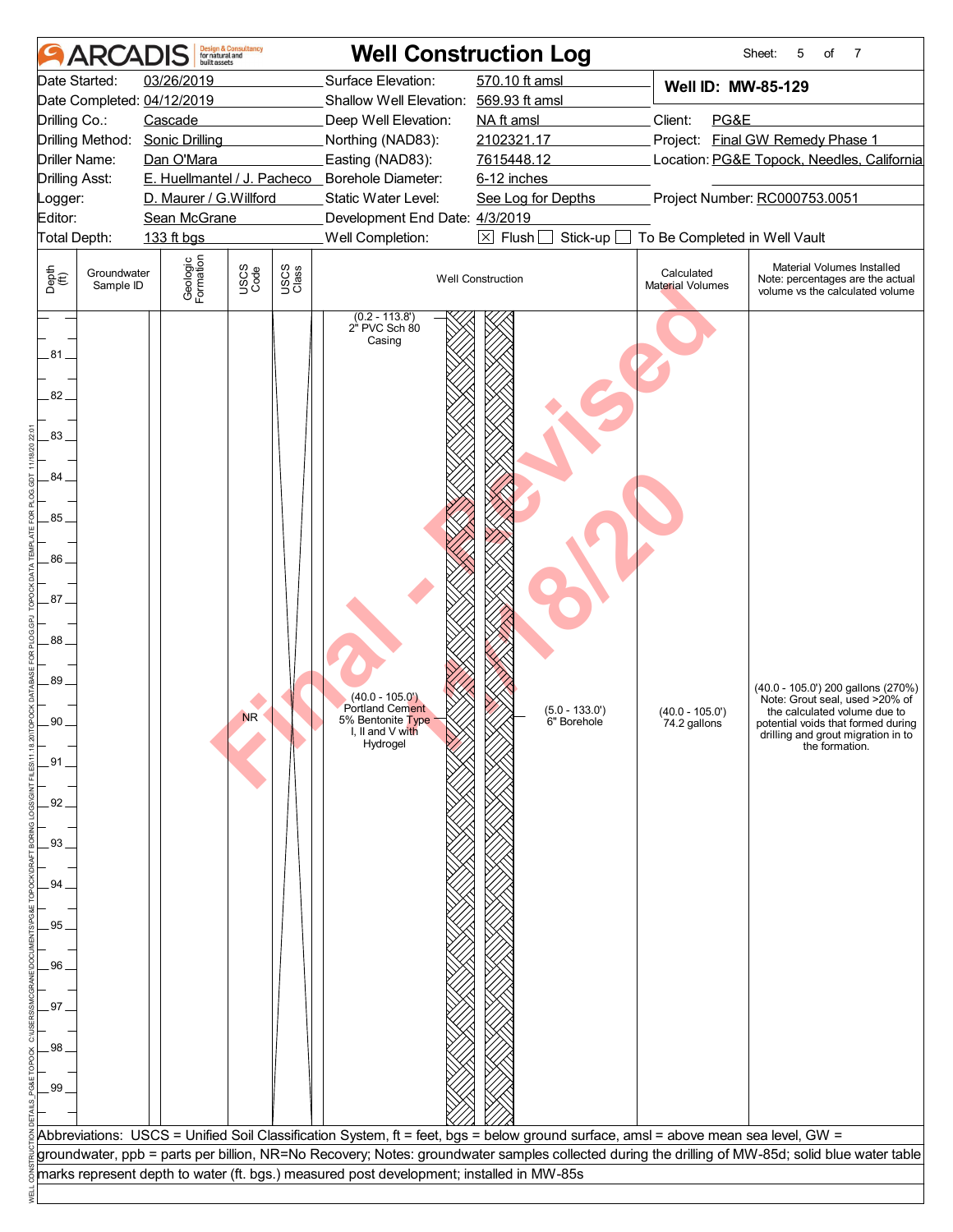|                                                                  | <b>ARCADIS</b>           | built assets                                                                                                                  | <b>Design &amp; Consultancy</b><br>for natural and |                                                                                                                                                                                                                                   |                                                                                                                                        | <b>Well Construction Log</b>                                                                                                       |                                       | Sheet:<br>7<br>6<br>of                                                                                                                                                                             |  |  |  |
|------------------------------------------------------------------|--------------------------|-------------------------------------------------------------------------------------------------------------------------------|----------------------------------------------------|-----------------------------------------------------------------------------------------------------------------------------------------------------------------------------------------------------------------------------------|----------------------------------------------------------------------------------------------------------------------------------------|------------------------------------------------------------------------------------------------------------------------------------|---------------------------------------|----------------------------------------------------------------------------------------------------------------------------------------------------------------------------------------------------|--|--|--|
| Date Started:                                                    |                          | 03/26/2019                                                                                                                    |                                                    |                                                                                                                                                                                                                                   | Surface Elevation:                                                                                                                     | 570.10 ft amsl                                                                                                                     | Well ID: MW-85-129                    |                                                                                                                                                                                                    |  |  |  |
| Date Completed: 04/12/2019                                       |                          |                                                                                                                               |                                                    |                                                                                                                                                                                                                                   | Shallow Well Elevation: 569.93 ft amsl                                                                                                 |                                                                                                                                    |                                       |                                                                                                                                                                                                    |  |  |  |
| Drilling Co.:                                                    |                          | Cascade                                                                                                                       |                                                    |                                                                                                                                                                                                                                   | Deep Well Elevation:                                                                                                                   | NA ft amsl                                                                                                                         | Client:<br>PG&E                       |                                                                                                                                                                                                    |  |  |  |
|                                                                  |                          | Drilling Method: Sonic Drilling                                                                                               |                                                    |                                                                                                                                                                                                                                   | Northing (NAD83):                                                                                                                      | 2102321.17                                                                                                                         |                                       | Project: Final GW Remedy Phase 1                                                                                                                                                                   |  |  |  |
| <b>Driller Name:</b>                                             |                          | Dan O'Mara                                                                                                                    |                                                    |                                                                                                                                                                                                                                   | Easting (NAD83):                                                                                                                       | 7615448.12                                                                                                                         |                                       | Location: PG&E Topock, Needles, California                                                                                                                                                         |  |  |  |
| <b>Drilling Asst:</b>                                            |                          |                                                                                                                               |                                                    |                                                                                                                                                                                                                                   | E. Huellmantel / J. Pacheco _ Borehole Diameter:                                                                                       | 6-12 inches                                                                                                                        |                                       |                                                                                                                                                                                                    |  |  |  |
| Logger:                                                          |                          | D. Maurer / G.Willford                                                                                                        |                                                    |                                                                                                                                                                                                                                   | Static Water Level:                                                                                                                    | See Log for Depths                                                                                                                 | Project Number: RC000753.0051         |                                                                                                                                                                                                    |  |  |  |
| Editor:                                                          |                          | Sean McGrane                                                                                                                  |                                                    |                                                                                                                                                                                                                                   | Development End Date: 4/3/2019                                                                                                         |                                                                                                                                    |                                       |                                                                                                                                                                                                    |  |  |  |
| Total Depth:                                                     |                          | 133 ft bgs                                                                                                                    |                                                    |                                                                                                                                                                                                                                   | Well Completion:                                                                                                                       | $\boxtimes$ Flush<br>Stick-up                                                                                                      | To Be Completed in Well Vault         |                                                                                                                                                                                                    |  |  |  |
| Depth<br>(ff)                                                    | Groundwater<br>Sample ID | Geologic<br>Formation                                                                                                         | USCS<br>Code                                       | USCS<br>Class                                                                                                                                                                                                                     |                                                                                                                                        | <b>Well Construction</b>                                                                                                           | Calculated<br><b>Material Volumes</b> | Material Volumes Installed<br>Note: percentages are the actual<br>volume vs the calculated volume                                                                                                  |  |  |  |
| _101_<br>$-102$<br>$-103$<br>104<br>$-105$                       |                          |                                                                                                                               | <b>NR</b>                                          |                                                                                                                                                                                                                                   | (0.2 - 113.8')<br>2" PVC Sch 80<br>Casing<br>$(40.0 - 105.0')$<br>Portland Cement<br>5% Bentonite Type<br>I, II and V with<br>Hydrogel |                                                                                                                                    | $(40.0 - 105.0')$<br>74.2 gallons     | (40.0 - 105.0') 200 gallons (270%)<br>Note: Grout seal, used >20% of<br>the calculated volume due to<br>potential voids that formed during<br>drilling and grout migration in to<br>the formation. |  |  |  |
| _106_<br>$-107$<br>$-108$<br>$-109$<br>$-110$<br>$-111$<br>_112_ |                          | Topock -<br>Fluvial<br>Deposits<br>Topock -                                                                                   | <b>GP</b>                                          | ∍∪<br>$\overline{\phantom{a}}\circ\overline{\phantom{a}}$<br>$\circ$<br>O<br>O,<br>$\overline{\circ}$ $\mathbb{O}^{\circ}$<br>$\circ$<br>O<br>$\circ$<br>$\circ$ $\circ$ $\circ$<br>$\circ$<br>Ο<br>$\bigcirc$<br>50 <sup>o</sup> | $(105.0 - 112.0')$<br>Bentonite seal chips_<br>Puregold medium<br>chips                                                                | $(5.0 - 133.0')$<br>6" Borehole                                                                                                    | $(105.0 - 112.0')$<br>1.5 bags        | (105.0 - 112.0') 1.3 bags (87%)<br>Note: Seal above filter pack                                                                                                                                    |  |  |  |
| _113_<br>_114_<br>_115_<br>_116_<br>_117_<br>_118_<br>$\_119$    |                          | Fluvial<br>Deposits<br>Topock -<br>Fluvial<br>Deposits<br>Topock -<br>Fluvial<br>Deposits<br>Topock -<br>Alluvium<br>Deposits | <b>SM</b><br>GP<br><b>SM</b><br><b>SM</b>          | ه ۱                                                                                                                                                                                                                               | $(113.8 - 129.0)$<br>2" Sch 80 PVC<br>(20-slot) Screen<br>$(112.0 - 133.0)$<br>Cemex #3 MESH<br>(8x20) Lapis Lustre<br>Sand            |                                                                                                                                    | $(112.0 - 133.0')$<br>6.3 bags        | $(112.0 - 133.0)$ 8 bags $(127%)$<br>Note: Filter pack, used >20% of<br>the calculated volume due to<br>potential voids forming during<br>drilling.                                                |  |  |  |
|                                                                  |                          |                                                                                                                               |                                                    |                                                                                                                                                                                                                                   |                                                                                                                                        | Abbreviations: USCS = Unified Soil Classification System, ft = feet, bgs = below ground surface, amsl = above mean sea level, GW = |                                       |                                                                                                                                                                                                    |  |  |  |
|                                                                  |                          |                                                                                                                               |                                                    |                                                                                                                                                                                                                                   |                                                                                                                                        |                                                                                                                                    |                                       | groundwater, ppb = parts per billion, NR=No Recovery; Notes: groundwater samples collected during the drilling of MW-85d; solid blue water table                                                   |  |  |  |
|                                                                  |                          |                                                                                                                               |                                                    |                                                                                                                                                                                                                                   | marks represent depth to water (ft. bgs.) measured post development; installed in MW-85s                                               |                                                                                                                                    |                                       |                                                                                                                                                                                                    |  |  |  |
|                                                                  |                          |                                                                                                                               |                                                    |                                                                                                                                                                                                                                   |                                                                                                                                        |                                                                                                                                    |                                       |                                                                                                                                                                                                    |  |  |  |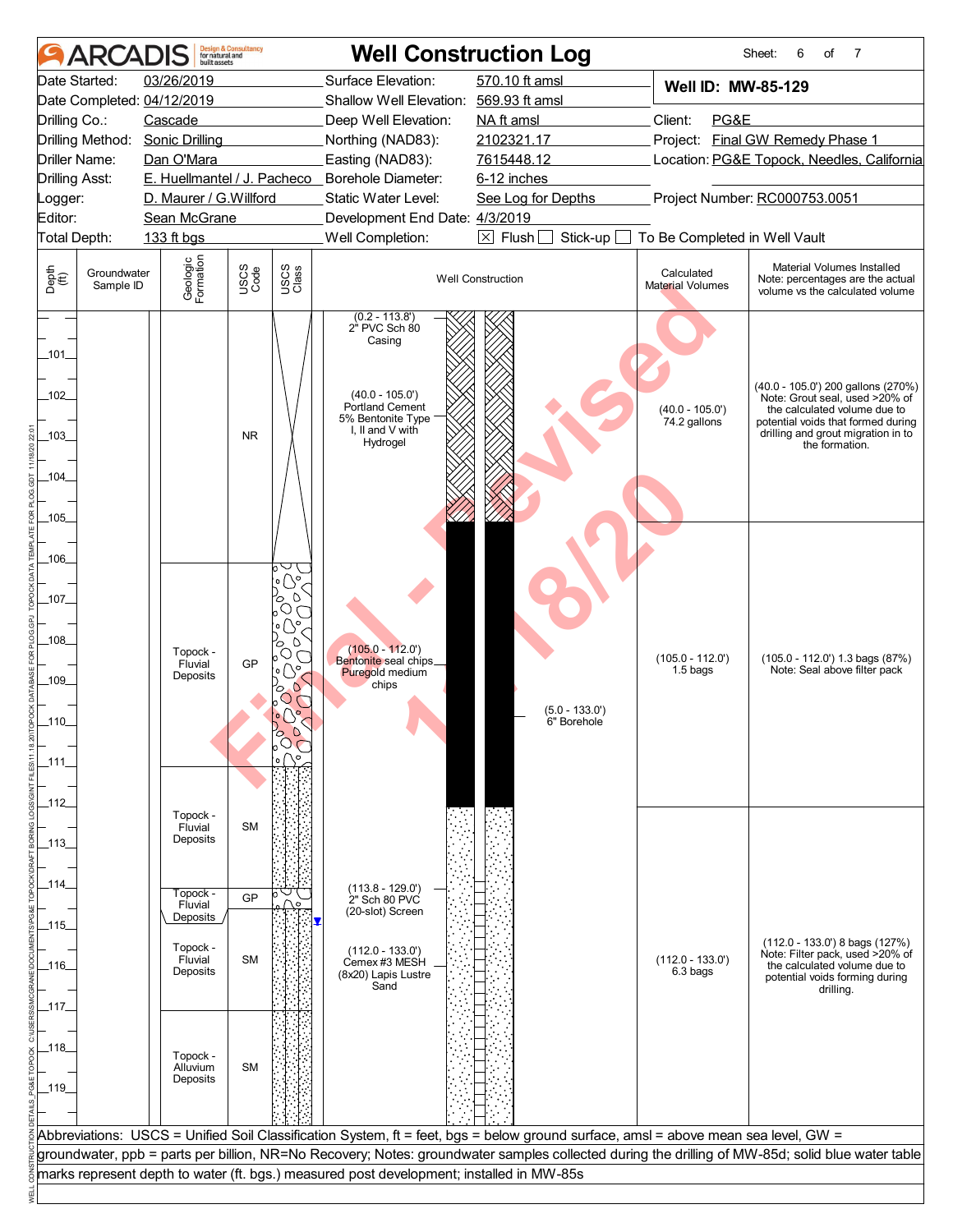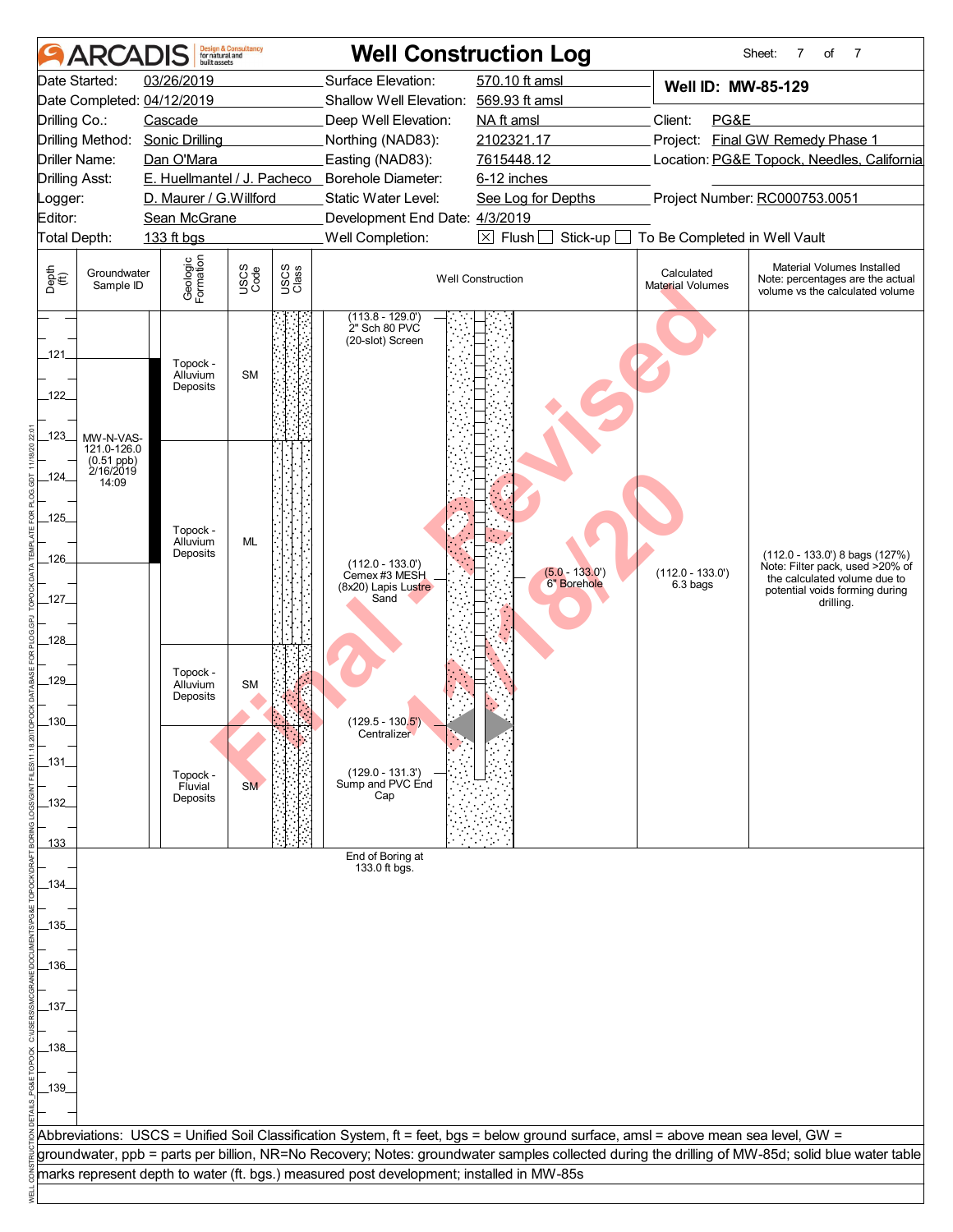|                                                                                                                     | <b>ARCA</b>      |                            | <b>Design &amp; Consultancy</b><br>for natural and<br>built assets     |                       |              | <b>Boring Log</b>                  |                                 |                                                                                                                                             |                               | Sheet:     | of<br>1                         | 7                     |
|---------------------------------------------------------------------------------------------------------------------|------------------|----------------------------|------------------------------------------------------------------------|-----------------------|--------------|------------------------------------|---------------------------------|---------------------------------------------------------------------------------------------------------------------------------------------|-------------------------------|------------|---------------------------------|-----------------------|
|                                                                                                                     | Date Started:    | 03/06/2019                 |                                                                        |                       |              | Surface Elevation:                 | 570.10 ft amsl                  |                                                                                                                                             |                               |            | Boring No.: MW-85s              |                       |
|                                                                                                                     |                  | Date Completed: 03/26/2019 |                                                                        |                       |              | Northing (NAD83):                  | 2102321.17                      |                                                                                                                                             |                               |            |                                 |                       |
| Drilling Co.:                                                                                                       |                  | Cascade                    |                                                                        |                       |              | Easting (NAD83):                   | 7615448.12                      |                                                                                                                                             | Client:                       | PG&E       |                                 |                       |
|                                                                                                                     | Drilling Method: | <b>Sonic Drilling</b>      |                                                                        |                       | Total Depth: |                                    | 133 ft bgs                      |                                                                                                                                             | Project:                      |            | Final GW Remedy Phase 1         |                       |
|                                                                                                                     | Drill Rig Type:  |                            | <b>Terrasonic Track Mount</b>                                          |                       |              | Borehole Diameter:                 | 6-12 inches                     |                                                                                                                                             |                               |            | Location: PG&E Topock, Needles, |                       |
|                                                                                                                     | Driller Name:    | Dan O'Mara                 |                                                                        |                       |              | Depth to First Water: 120.4 ft bgs |                                 |                                                                                                                                             | Project Number: RC000753.0051 | California |                                 |                       |
| Drilling Asst:                                                                                                      |                  |                            | E. Huellmantel / J. Pacheco Sampling Method:<br>D. Maurer / G.Willford |                       |              | Sampling Interval:                 | Screen Interval                 | 4 inch x 10 ft Core Barrel                                                                                                                  |                               |            |                                 |                       |
| _ogger:<br>Editor:                                                                                                  |                  |                            | Sean McGrane                                                           |                       |              | Converted to Well:                 | $\boxtimes$ Yes                 | No                                                                                                                                          |                               |            |                                 |                       |
|                                                                                                                     |                  |                            |                                                                        |                       |              |                                    |                                 |                                                                                                                                             |                               |            |                                 |                       |
| Depth<br>$\widetilde{f(t)}$                                                                                         | Recovery<br>(in) | Sieve<br>Sample ID         | Groundwater<br>Sample ID                                               | Geologic<br>Formation | USCS<br>Code | USCS<br>Class                      |                                 | Soil Description                                                                                                                            |                               |            | <b>Drilling Notes</b>           | <b>Drilling Fluid</b> |
| $\overline{2}$<br>3<br>5<br>6<br>8<br>9<br>.10<br>.11<br>.12.<br>$-13.$<br>14<br>.15.<br>.16<br>.17<br>.18.<br>.19. | 72<br>120<br>120 |                            |                                                                        |                       | NR.          |                                    | Boring Log MW-85d for lithology | (0.0 - 106.0') No recovery (NR); core not collected or logged, see                                                                          |                               |            |                                 |                       |
|                                                                                                                     |                  |                            |                                                                        |                       |              |                                    |                                 |                                                                                                                                             |                               |            |                                 |                       |
|                                                                                                                     |                  |                            |                                                                        |                       |              |                                    |                                 | Abbreviations: USCS = Unified Soil Classification System, ft = feet, bgs = below ground surface, amsl = above mean sea level, GW =          |                               |            |                                 |                       |
|                                                                                                                     |                  |                            |                                                                        |                       |              |                                    |                                 | groundwater, ppb = parts per billion, NR = No recovery; Notes: groundwater data and depth to water collected during the drilling of MW-85d; |                               |            |                                 |                       |
|                                                                                                                     |                  |                            |                                                                        |                       |              |                                    |                                 | apparent partial recoveries can be the result of potential compaction of sediments in the core bag; well MW-85-129 installed in borehole    |                               |            |                                 |                       |
|                                                                                                                     |                  |                            |                                                                        |                       |              |                                    |                                 |                                                                                                                                             |                               |            |                                 |                       |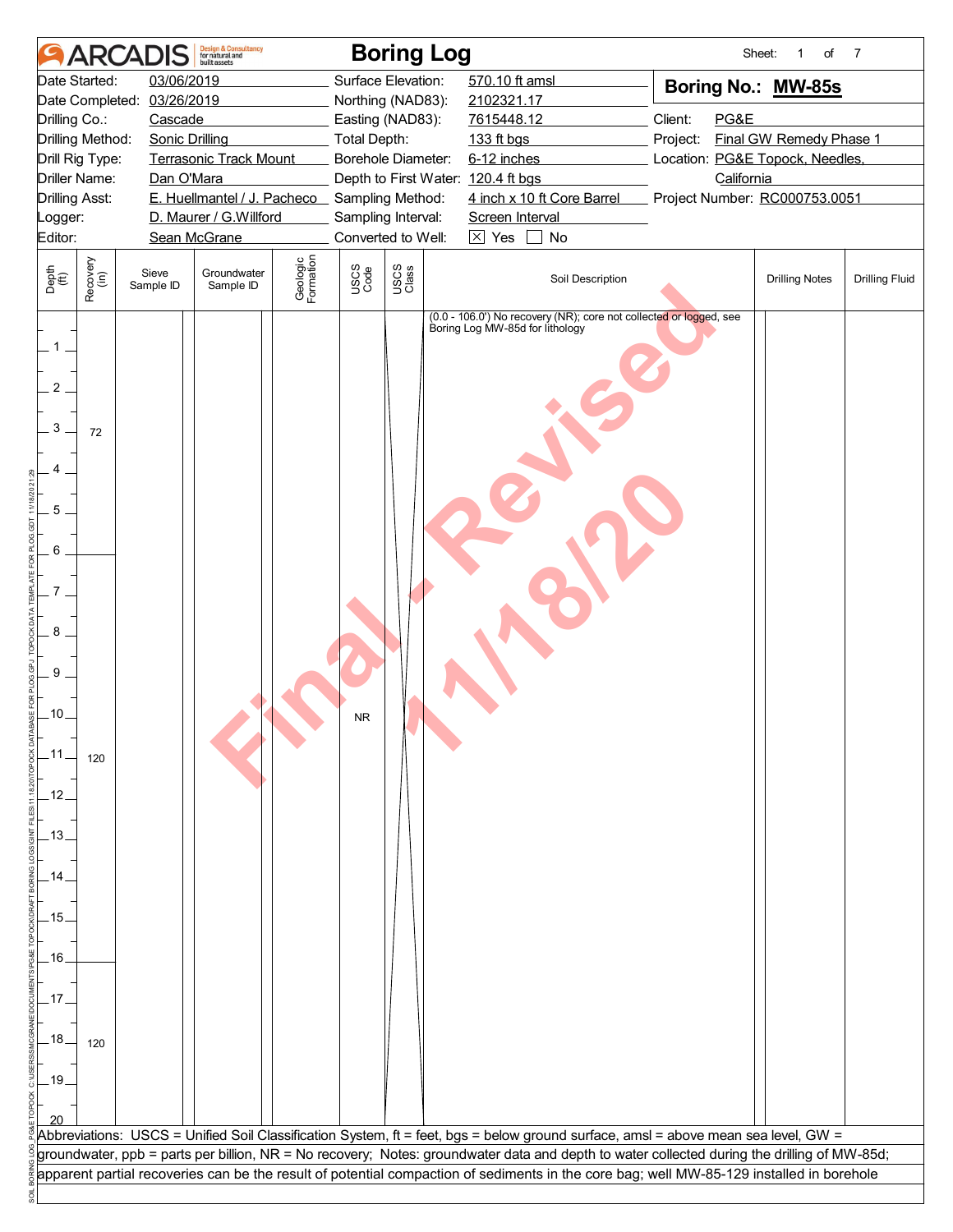|                             |                                        | <b>ARCADIS</b>             | <b>Design &amp; Consultancy</b><br>for natural and<br>built assets |                       |              | <b>Boring Log</b>                                      |                 |                            |                                                                                                                                             | Sheet:<br>2<br>of       | 7                     |
|-----------------------------|----------------------------------------|----------------------------|--------------------------------------------------------------------|-----------------------|--------------|--------------------------------------------------------|-----------------|----------------------------|---------------------------------------------------------------------------------------------------------------------------------------------|-------------------------|-----------------------|
|                             | Date Started:                          | 03/06/2019                 |                                                                    |                       |              | Surface Elevation:                                     | 570.10 ft amsl  |                            | Boring No.: MW-85s                                                                                                                          |                         |                       |
|                             |                                        | Date Completed: 03/26/2019 |                                                                    |                       |              | Northing (NAD83):                                      | 2102321.17      |                            |                                                                                                                                             |                         |                       |
| Drilling Co.:               |                                        | Cascade                    |                                                                    |                       |              | Easting (NAD83):                                       | 7615448.12      |                            | Client:<br>PG&E                                                                                                                             |                         |                       |
|                             | Drilling Method:                       | <b>Sonic Drilling</b>      |                                                                    |                       | Total Depth: |                                                        | 133 ft bgs      |                            | Project:                                                                                                                                    | Final GW Remedy Phase 1 |                       |
|                             | Drill Rig Type:                        |                            | <b>Terrasonic Track Mount</b>                                      |                       |              | Borehole Diameter:                                     | 6-12 inches     |                            | Location: PG&E Topock, Needles,                                                                                                             |                         |                       |
|                             | Driller Name:<br><b>Drilling Asst:</b> | Dan O'Mara                 | E. Huellmantel / J. Pacheco                                        |                       |              | Depth to First Water: 120.4 ft bgs<br>Sampling Method: |                 | 4 inch x 10 ft Core Barrel | California<br>Project Number: RC000753.0051                                                                                                 |                         |                       |
| _ogger:                     |                                        |                            | D. Maurer / G.Willford                                             |                       |              | Sampling Interval:                                     | Screen Interval |                            |                                                                                                                                             |                         |                       |
| Editor:                     |                                        |                            | Sean McGrane                                                       |                       |              | Converted to Well:                                     | $\boxtimes$ Yes | No                         |                                                                                                                                             |                         |                       |
|                             |                                        |                            |                                                                    |                       |              |                                                        |                 |                            |                                                                                                                                             |                         |                       |
| Depth<br>$\widetilde{f(t)}$ | Recovery<br>(in)                       | Sieve<br>Sample ID         | Groundwater<br>Sample ID                                           | Geologic<br>Formation | USCS<br>Code | USCS<br>Class                                          |                 | Soil Description           |                                                                                                                                             | <b>Drilling Notes</b>   | <b>Drilling Fluid</b> |
| 21                          |                                        |                            |                                                                    |                       |              |                                                        |                 |                            |                                                                                                                                             |                         |                       |
| 22.                         |                                        |                            |                                                                    |                       |              |                                                        |                 |                            |                                                                                                                                             |                         |                       |
| 23.                         | 120                                    |                            |                                                                    |                       |              |                                                        |                 |                            |                                                                                                                                             |                         |                       |
| .24.                        |                                        |                            |                                                                    |                       |              |                                                        |                 |                            |                                                                                                                                             |                         |                       |
| .25.<br>.26.                |                                        |                            |                                                                    |                       |              |                                                        |                 |                            |                                                                                                                                             |                         |                       |
| 27.                         |                                        |                            |                                                                    |                       |              |                                                        |                 |                            |                                                                                                                                             |                         |                       |
| 28                          |                                        |                            |                                                                    |                       |              |                                                        |                 |                            |                                                                                                                                             |                         |                       |
| 29.                         |                                        |                            |                                                                    |                       |              |                                                        |                 |                            |                                                                                                                                             |                         |                       |
| .30.                        |                                        |                            |                                                                    |                       | NR.          |                                                        |                 |                            |                                                                                                                                             |                         |                       |
| $-31$                       | 120                                    |                            |                                                                    |                       |              |                                                        |                 |                            |                                                                                                                                             |                         |                       |
| 32 <sub>1</sub>             |                                        |                            |                                                                    |                       |              |                                                        |                 |                            |                                                                                                                                             |                         |                       |
| .33.<br>34                  |                                        |                            |                                                                    |                       |              |                                                        |                 |                            |                                                                                                                                             |                         |                       |
| .35.                        |                                        |                            |                                                                    |                       |              |                                                        |                 |                            |                                                                                                                                             |                         |                       |
| .36                         |                                        |                            |                                                                    |                       |              |                                                        |                 |                            |                                                                                                                                             |                         |                       |
| 37.                         |                                        |                            |                                                                    |                       |              |                                                        |                 |                            |                                                                                                                                             |                         |                       |
| .38                         | 120                                    |                            |                                                                    |                       |              |                                                        |                 |                            |                                                                                                                                             |                         |                       |
| .39                         |                                        |                            |                                                                    |                       |              |                                                        |                 |                            |                                                                                                                                             |                         |                       |
|                             |                                        |                            |                                                                    |                       |              |                                                        |                 |                            | Abbreviations: USCS = Unified Soil Classification System, ft = feet, bgs = below ground surface, amsl = above mean sea level, GW =          |                         |                       |
|                             |                                        |                            |                                                                    |                       |              |                                                        |                 |                            | groundwater, ppb = parts per billion, NR = No recovery; Notes: groundwater data and depth to water collected during the drilling of MW-85d; |                         |                       |
|                             |                                        |                            |                                                                    |                       |              |                                                        |                 |                            | apparent partial recoveries can be the result of potential compaction of sediments in the core bag; well MW-85-129 installed in borehole    |                         |                       |
|                             |                                        |                            |                                                                    |                       |              |                                                        |                 |                            |                                                                                                                                             |                         |                       |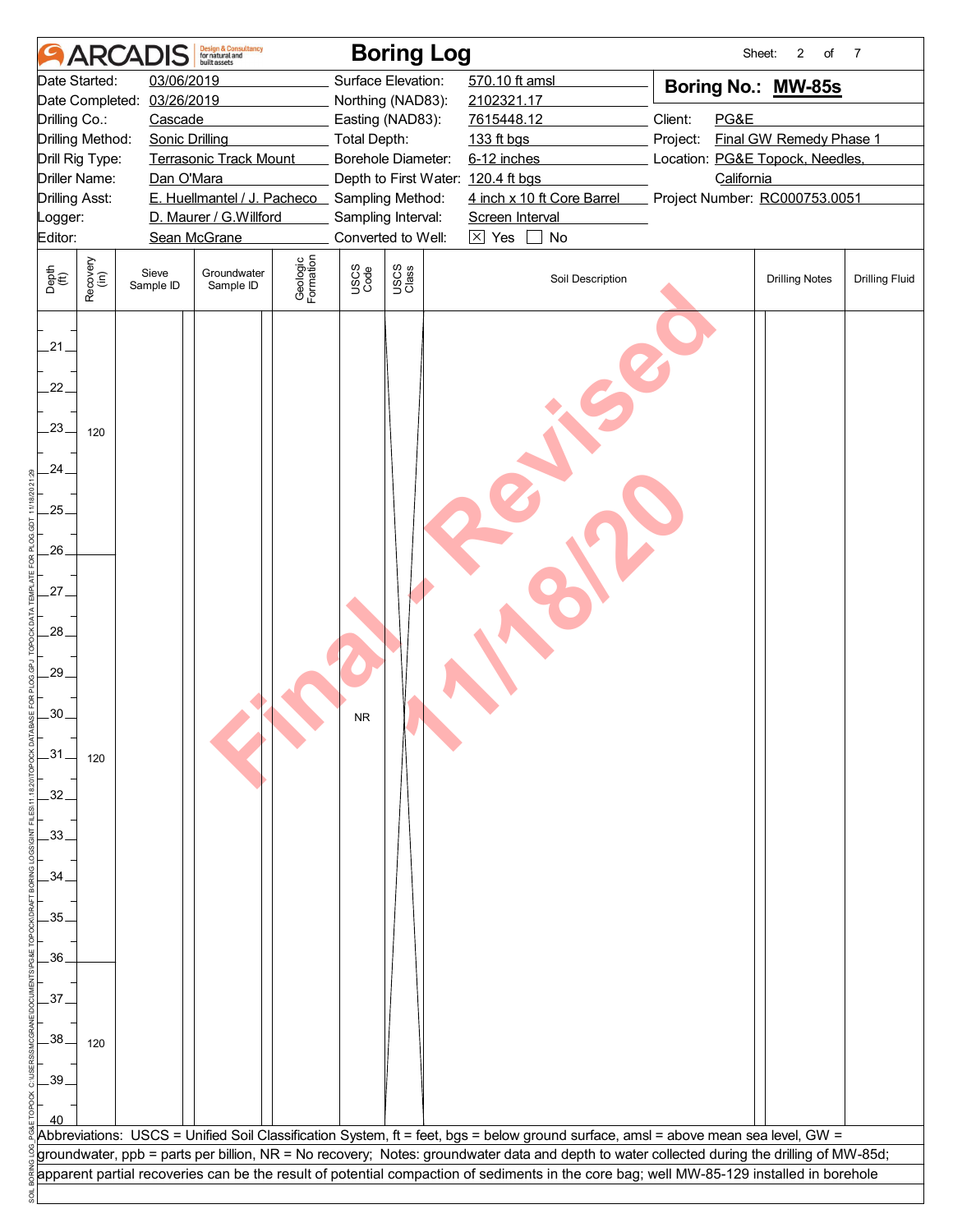|                             |                                  | <b>ARCADIS</b>             | <b>Design &amp; Consultancy</b><br>for natural and<br>built assets |                       |                     | <b>Boring Log</b>                                        |                      |                            | Sheet:                                                                                                                                      | 3<br>of                           | 7                     |
|-----------------------------|----------------------------------|----------------------------|--------------------------------------------------------------------|-----------------------|---------------------|----------------------------------------------------------|----------------------|----------------------------|---------------------------------------------------------------------------------------------------------------------------------------------|-----------------------------------|-----------------------|
|                             | Date Started:                    | 03/06/2019                 |                                                                    |                       |                     | Surface Elevation:                                       | 570.10 ft amsl       |                            | Boring No.: MW-85s                                                                                                                          |                                   |                       |
|                             |                                  | Date Completed: 03/26/2019 |                                                                    |                       |                     | Northing (NAD83):                                        | 2102321.17           |                            |                                                                                                                                             |                                   |                       |
| Drilling Co.:               |                                  | Cascade                    |                                                                    |                       |                     | Easting (NAD83):                                         | 7615448.12           |                            | Client:<br>PG&E                                                                                                                             |                                   |                       |
|                             | Drilling Method:                 | <b>Sonic Drilling</b>      |                                                                    |                       | <b>Total Depth:</b> |                                                          | 133 ft bgs           |                            | Project:                                                                                                                                    | Final GW Remedy Phase 1           |                       |
|                             | Drill Rig Type:<br>Driller Name: | Dan O'Mara                 | <b>Terrasonic Track Mount</b>                                      |                       |                     | Borehole Diameter:<br>Depth to First Water: 120.4 ft bgs | 6-12 inches          |                            | Location: PG&E Topock, Needles,<br>California                                                                                               |                                   |                       |
| <b>Drilling Asst:</b>       |                                  |                            | E. Huellmantel / J. Pacheco Sampling Method:                       |                       |                     |                                                          |                      | 4 inch x 10 ft Core Barrel | Project Number: RC000753.0051                                                                                                               |                                   |                       |
| _ogger:                     |                                  |                            | D. Maurer / G.Willford                                             |                       |                     | Sampling Interval:                                       | Screen Interval      |                            |                                                                                                                                             |                                   |                       |
| Editor:                     |                                  |                            | Sean McGrane                                                       |                       |                     | Converted to Well:                                       | $\boxed{\times}$ Yes | No                         |                                                                                                                                             |                                   |                       |
|                             |                                  |                            |                                                                    |                       |                     |                                                          |                      |                            |                                                                                                                                             |                                   |                       |
| Depth<br>$\widetilde{f(t)}$ | Recovery<br>(in)                 | Sieve<br>Sample ID         | Groundwater<br>Sample ID                                           | Geologic<br>Formation | USCS<br>Code        | USCS<br>Class                                            |                      | Soil Description           |                                                                                                                                             | <b>Drilling Notes</b>             | <b>Drilling Fluid</b> |
| .41.<br>42                  |                                  |                            |                                                                    |                       |                     |                                                          |                      |                            |                                                                                                                                             | $(40.0 - 42.0)$<br>Rough drilling |                       |
| .43.<br>44.                 | 120                              |                            |                                                                    |                       |                     |                                                          |                      |                            |                                                                                                                                             |                                   |                       |
|                             |                                  |                            |                                                                    |                       |                     |                                                          |                      |                            |                                                                                                                                             |                                   |                       |
| .45                         |                                  |                            |                                                                    |                       |                     |                                                          |                      |                            |                                                                                                                                             |                                   |                       |
| .46                         |                                  |                            |                                                                    |                       |                     |                                                          |                      |                            |                                                                                                                                             | $(46.0 - 56.0')$                  |                       |
| .47.                        |                                  |                            |                                                                    |                       |                     |                                                          |                      |                            |                                                                                                                                             | Rough drilling                    |                       |
| .48                         |                                  |                            |                                                                    |                       |                     |                                                          |                      |                            |                                                                                                                                             |                                   |                       |
| .49.                        |                                  |                            |                                                                    |                       |                     |                                                          |                      |                            |                                                                                                                                             |                                   |                       |
| .50.                        |                                  |                            |                                                                    |                       | <b>NR</b>           |                                                          |                      |                            |                                                                                                                                             |                                   |                       |
| .51                         | 120                              |                            |                                                                    |                       |                     |                                                          |                      |                            |                                                                                                                                             |                                   |                       |
| .52.                        |                                  |                            |                                                                    |                       |                     |                                                          |                      |                            |                                                                                                                                             |                                   |                       |
| .53                         |                                  |                            |                                                                    |                       |                     |                                                          |                      |                            |                                                                                                                                             |                                   |                       |
| 54                          |                                  |                            |                                                                    |                       |                     |                                                          |                      |                            |                                                                                                                                             |                                   |                       |
| 55                          |                                  |                            |                                                                    |                       |                     |                                                          |                      |                            |                                                                                                                                             |                                   |                       |
| .56                         |                                  |                            |                                                                    |                       |                     |                                                          |                      |                            |                                                                                                                                             |                                   |                       |
| .57                         |                                  |                            |                                                                    |                       |                     |                                                          |                      |                            |                                                                                                                                             |                                   |                       |
| .58                         | 120                              |                            |                                                                    |                       |                     |                                                          |                      |                            |                                                                                                                                             |                                   |                       |
| .59                         |                                  |                            |                                                                    |                       |                     |                                                          |                      |                            |                                                                                                                                             |                                   |                       |
|                             |                                  |                            |                                                                    |                       |                     |                                                          |                      |                            |                                                                                                                                             |                                   |                       |
|                             |                                  |                            |                                                                    |                       |                     |                                                          |                      |                            | Abbreviations: USCS = Unified Soil Classification System, ft = feet, bgs = below ground surface, amsl = above mean sea level, GW =          |                                   |                       |
|                             |                                  |                            |                                                                    |                       |                     |                                                          |                      |                            | groundwater, ppb = parts per billion, NR = No recovery; Notes: groundwater data and depth to water collected during the drilling of MW-85d; |                                   |                       |
|                             |                                  |                            |                                                                    |                       |                     |                                                          |                      |                            | apparent partial recoveries can be the result of potential compaction of sediments in the core bag; well MW-85-129 installed in borehole    |                                   |                       |
|                             |                                  |                            |                                                                    |                       |                     |                                                          |                      |                            |                                                                                                                                             |                                   |                       |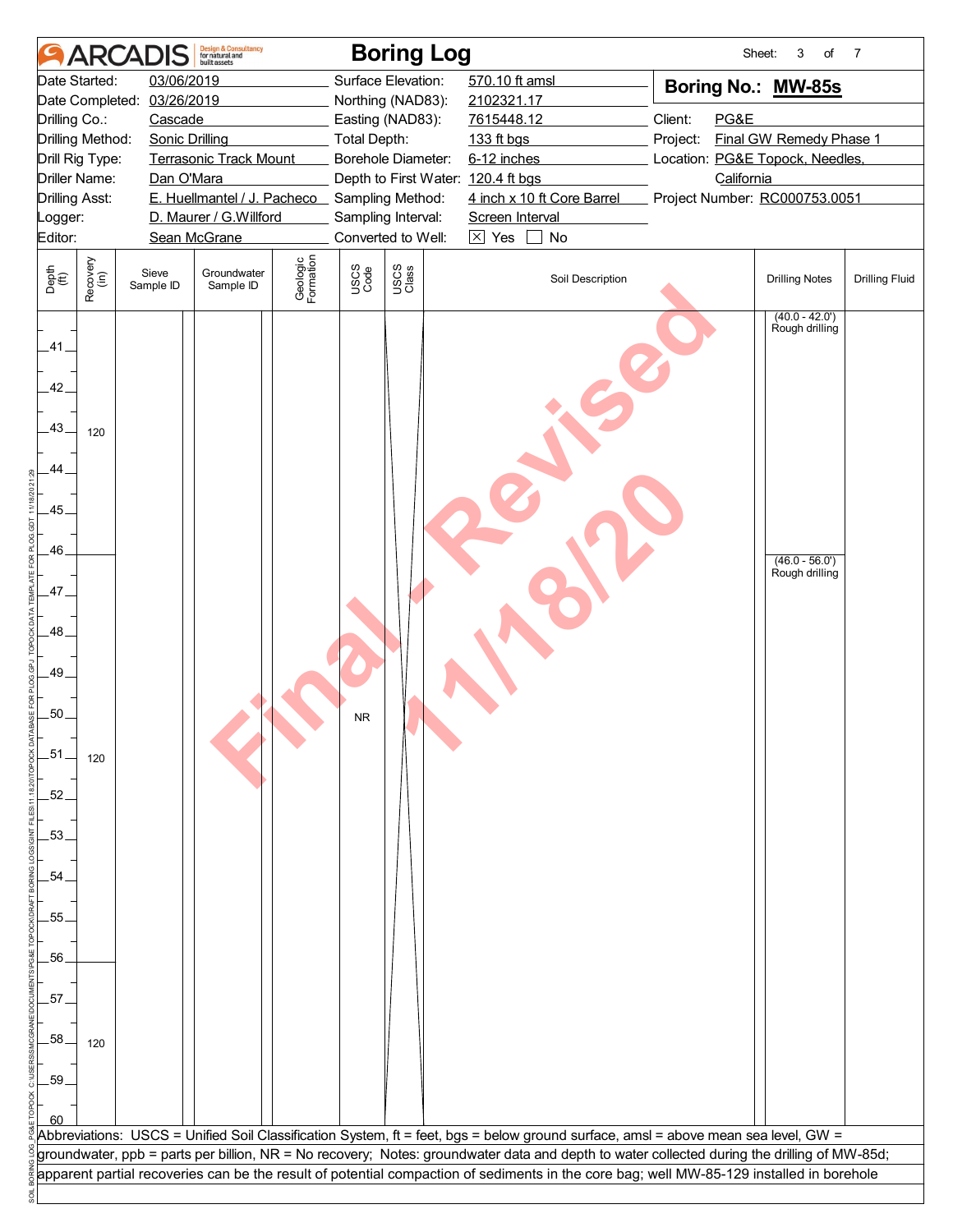|                             |                      | <b>ARCADIS</b>             | <b>Design &amp; Consultancy</b><br>for natural and<br>built assets |                       |                     | <b>Boring Log</b>                  |                      |                            | Sheet:                                                                                                                                      | of<br>4                 | 7                     |
|-----------------------------|----------------------|----------------------------|--------------------------------------------------------------------|-----------------------|---------------------|------------------------------------|----------------------|----------------------------|---------------------------------------------------------------------------------------------------------------------------------------------|-------------------------|-----------------------|
|                             | Date Started:        | 03/06/2019                 |                                                                    |                       |                     | Surface Elevation:                 | 570.10 ft amsl       |                            | Boring No.: MW-85s                                                                                                                          |                         |                       |
|                             |                      | Date Completed: 03/26/2019 |                                                                    |                       |                     | Northing (NAD83):                  | 2102321.17           |                            |                                                                                                                                             |                         |                       |
| Drilling Co.:               |                      | Cascade                    |                                                                    |                       |                     | Easting (NAD83):                   | 7615448.12           |                            | Client:<br>PG&E                                                                                                                             |                         |                       |
|                             | Drilling Method:     | <b>Sonic Drilling</b>      |                                                                    |                       | <b>Total Depth:</b> |                                    | 133 ft bgs           |                            | Project:                                                                                                                                    | Final GW Remedy Phase 1 |                       |
|                             | Drill Rig Type:      |                            | <b>Terrasonic Track Mount</b>                                      |                       |                     | Borehole Diameter:                 | 6-12 inches          |                            | Location: PG&E Topock, Needles,                                                                                                             |                         |                       |
| <b>Drilling Asst:</b>       | <b>Driller Name:</b> | Dan O'Mara                 | E. Huellmantel / J. Pacheco Sampling Method:                       |                       |                     | Depth to First Water: 120.4 ft bgs |                      | 4 inch x 10 ft Core Barrel | California<br>Project Number: RC000753.0051                                                                                                 |                         |                       |
| _ogger:                     |                      |                            | D. Maurer / G. Willford                                            |                       |                     | Sampling Interval:                 | Screen Interval      |                            |                                                                                                                                             |                         |                       |
| Editor:                     |                      |                            | Sean McGrane                                                       |                       |                     | Converted to Well:                 | $\boxed{\times}$ Yes | No                         |                                                                                                                                             |                         |                       |
|                             |                      |                            |                                                                    |                       |                     |                                    |                      |                            |                                                                                                                                             |                         |                       |
| Depth<br>$\widetilde{f(t)}$ | Recovery<br>(in)     | Sieve<br>Sample ID         | Groundwater<br>Sample ID                                           | Geologic<br>Formation | USCS<br>Code        | USCS<br>Class                      |                      | Soil Description           |                                                                                                                                             | <b>Drilling Notes</b>   | <b>Drilling Fluid</b> |
| .61.                        |                      |                            |                                                                    |                       |                     |                                    |                      |                            |                                                                                                                                             |                         |                       |
| 62.                         |                      |                            |                                                                    |                       |                     |                                    |                      |                            |                                                                                                                                             |                         |                       |
| .63.                        | 120                  |                            |                                                                    |                       |                     |                                    |                      |                            |                                                                                                                                             |                         |                       |
| 64                          |                      |                            |                                                                    |                       |                     |                                    |                      |                            |                                                                                                                                             |                         |                       |
| .65.                        |                      |                            |                                                                    |                       |                     |                                    |                      |                            |                                                                                                                                             |                         |                       |
| .66.                        |                      |                            |                                                                    |                       |                     |                                    |                      |                            |                                                                                                                                             | $(66.0 - 76.0')$        |                       |
| .67.                        |                      |                            |                                                                    |                       |                     |                                    |                      |                            |                                                                                                                                             | Rough drilling          |                       |
| .68.                        |                      |                            |                                                                    |                       |                     |                                    |                      |                            |                                                                                                                                             |                         |                       |
| .69.                        |                      |                            |                                                                    |                       |                     |                                    |                      |                            |                                                                                                                                             |                         |                       |
| .70                         |                      |                            |                                                                    |                       | <b>NR</b>           |                                    |                      |                            |                                                                                                                                             |                         |                       |
|                             | 120                  |                            |                                                                    |                       |                     |                                    |                      |                            |                                                                                                                                             |                         |                       |
| .72                         |                      |                            |                                                                    |                       |                     |                                    |                      |                            |                                                                                                                                             |                         |                       |
| .73                         |                      |                            |                                                                    |                       |                     |                                    |                      |                            |                                                                                                                                             |                         |                       |
|                             |                      |                            |                                                                    |                       |                     |                                    |                      |                            |                                                                                                                                             |                         |                       |
| 75.                         |                      |                            |                                                                    |                       |                     |                                    |                      |                            |                                                                                                                                             |                         |                       |
| .76                         |                      |                            |                                                                    |                       |                     |                                    |                      |                            |                                                                                                                                             |                         |                       |
|                             |                      |                            |                                                                    |                       |                     |                                    |                      |                            |                                                                                                                                             |                         |                       |
| .78                         | 120                  |                            |                                                                    |                       |                     |                                    |                      |                            |                                                                                                                                             |                         |                       |
| .79                         |                      |                            |                                                                    |                       |                     |                                    |                      |                            |                                                                                                                                             |                         |                       |
|                             |                      |                            |                                                                    |                       |                     |                                    |                      |                            |                                                                                                                                             |                         |                       |
|                             |                      |                            |                                                                    |                       |                     |                                    |                      |                            | Abbreviations: USCS = Unified Soil Classification System, ft = feet, bgs = below ground surface, amsl = above mean sea level, GW =          |                         |                       |
|                             |                      |                            |                                                                    |                       |                     |                                    |                      |                            | groundwater, ppb = parts per billion, NR = No recovery; Notes: groundwater data and depth to water collected during the drilling of MW-85d; |                         |                       |
|                             |                      |                            |                                                                    |                       |                     |                                    |                      |                            | apparent partial recoveries can be the result of potential compaction of sediments in the core bag; well MW-85-129 installed in borehole    |                         |                       |
|                             |                      |                            |                                                                    |                       |                     |                                    |                      |                            |                                                                                                                                             |                         |                       |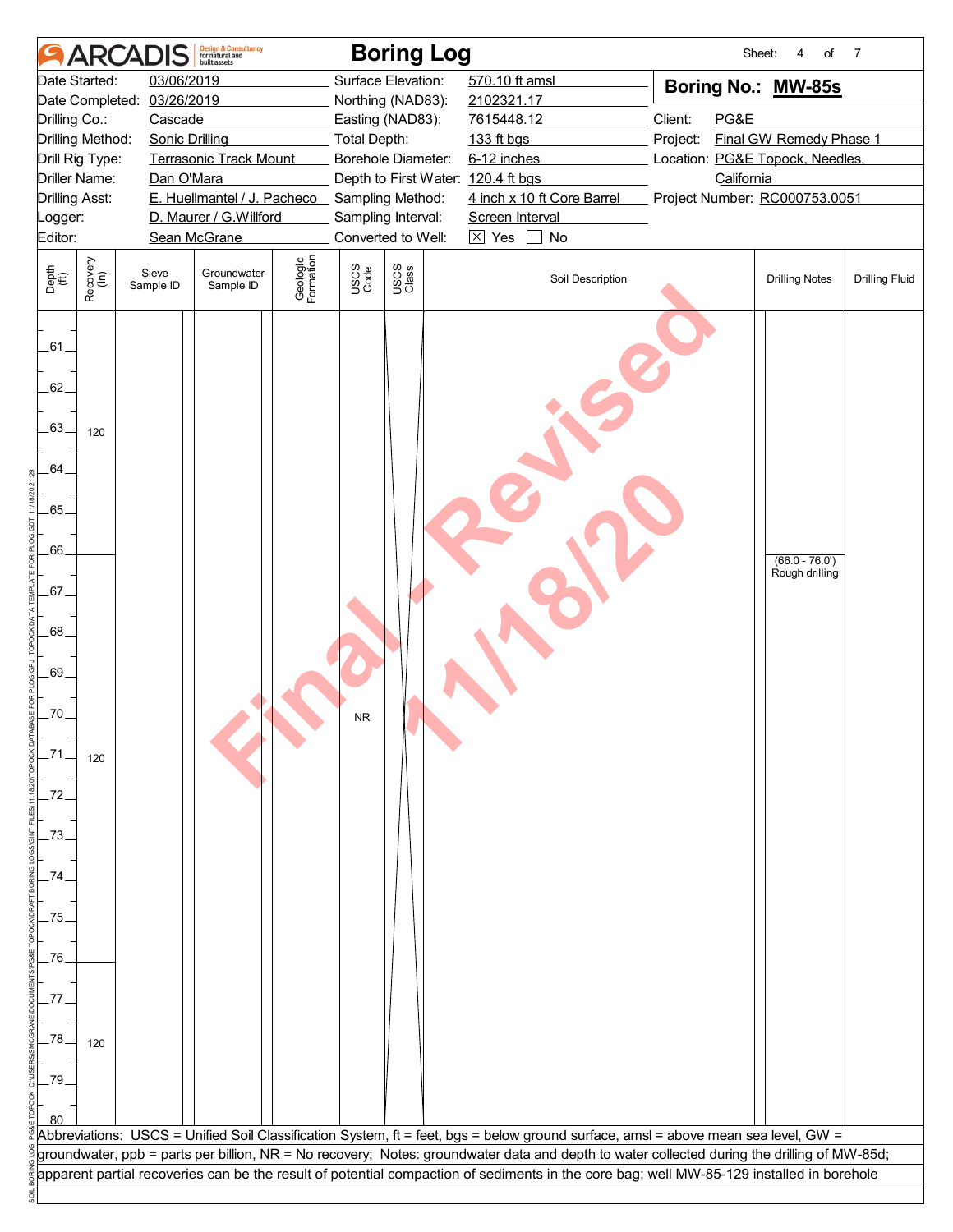|                             |                      | <b>ARCADIS</b>             | <b>Design &amp; Consultancy</b><br>for natural and<br>built assets |                       |                     | <b>Boring Log</b>                  |                      |                            | Sheet:                                                                                                                                                                                                                                                                                  | 5<br>of                       | 7                     |
|-----------------------------|----------------------|----------------------------|--------------------------------------------------------------------|-----------------------|---------------------|------------------------------------|----------------------|----------------------------|-----------------------------------------------------------------------------------------------------------------------------------------------------------------------------------------------------------------------------------------------------------------------------------------|-------------------------------|-----------------------|
|                             | Date Started:        | 03/06/2019                 |                                                                    |                       |                     | Surface Elevation:                 | 570.10 ft amsl       |                            | Boring No.: MW-85s                                                                                                                                                                                                                                                                      |                               |                       |
|                             |                      | Date Completed: 03/26/2019 |                                                                    |                       |                     | Northing (NAD83):                  | 2102321.17           |                            |                                                                                                                                                                                                                                                                                         |                               |                       |
| Drilling Co.:               |                      | Cascade                    |                                                                    |                       |                     | Easting (NAD83):                   | 7615448.12           |                            | Client:<br>PG&E                                                                                                                                                                                                                                                                         |                               |                       |
|                             | Drilling Method:     | <b>Sonic Drilling</b>      |                                                                    |                       | <b>Total Depth:</b> |                                    | 133 ft bgs           |                            | Project:                                                                                                                                                                                                                                                                                | Final GW Remedy Phase 1       |                       |
|                             | Drill Rig Type:      |                            | <b>Terrasonic Track Mount</b>                                      |                       |                     | Borehole Diameter:                 | 6-12 inches          |                            | Location: PG&E Topock, Needles,                                                                                                                                                                                                                                                         |                               |                       |
| <b>Drilling Asst:</b>       | <b>Driller Name:</b> | Dan O'Mara                 | E. Huellmantel / J. Pacheco Sampling Method:                       |                       |                     | Depth to First Water: 120.4 ft bgs |                      | 4 inch x 10 ft Core Barrel | California<br>Project Number: RC000753.0051                                                                                                                                                                                                                                             |                               |                       |
| _ogger:                     |                      |                            | D. Maurer / G.Willford                                             |                       |                     | Sampling Interval:                 | Screen Interval      |                            |                                                                                                                                                                                                                                                                                         |                               |                       |
| Editor:                     |                      |                            | Sean McGrane                                                       |                       |                     | Converted to Well:                 | $\boxed{\times}$ Yes | No                         |                                                                                                                                                                                                                                                                                         |                               |                       |
|                             |                      |                            |                                                                    |                       |                     |                                    |                      |                            |                                                                                                                                                                                                                                                                                         |                               |                       |
| Depth<br>$\widetilde{f(t)}$ | Recovery<br>(in)     | Sieve<br>Sample ID         | Groundwater<br>Sample ID                                           | Geologic<br>Formation | USCS<br>Code        | USCS<br>Class                      |                      | Soil Description           |                                                                                                                                                                                                                                                                                         | <b>Drilling Notes</b>         | <b>Drilling Fluid</b> |
| .81<br>82.<br>.83.          | 120                  |                            |                                                                    |                       |                     |                                    |                      |                            |                                                                                                                                                                                                                                                                                         |                               |                       |
| 84                          |                      |                            |                                                                    |                       |                     |                                    |                      |                            |                                                                                                                                                                                                                                                                                         |                               |                       |
| .85.                        |                      |                            |                                                                    |                       |                     |                                    |                      |                            |                                                                                                                                                                                                                                                                                         |                               |                       |
|                             |                      |                            |                                                                    |                       |                     |                                    |                      |                            |                                                                                                                                                                                                                                                                                         |                               |                       |
| .86.                        |                      |                            |                                                                    |                       |                     |                                    |                      |                            |                                                                                                                                                                                                                                                                                         | $(86.0 - 92.0)$<br>Drill rods |                       |
| .87.                        |                      |                            |                                                                    |                       |                     |                                    |                      |                            |                                                                                                                                                                                                                                                                                         | chattering                    |                       |
| .88                         |                      |                            |                                                                    |                       |                     |                                    |                      |                            |                                                                                                                                                                                                                                                                                         |                               |                       |
| .89.                        |                      |                            |                                                                    |                       |                     |                                    |                      |                            |                                                                                                                                                                                                                                                                                         |                               |                       |
|                             |                      |                            |                                                                    |                       |                     |                                    |                      |                            |                                                                                                                                                                                                                                                                                         |                               |                       |
| .90                         |                      |                            |                                                                    |                       | <b>NR</b>           |                                    |                      |                            |                                                                                                                                                                                                                                                                                         |                               |                       |
| .91                         |                      |                            |                                                                    |                       |                     |                                    |                      |                            |                                                                                                                                                                                                                                                                                         |                               |                       |
|                             | 120                  |                            |                                                                    |                       |                     |                                    |                      |                            |                                                                                                                                                                                                                                                                                         |                               |                       |
| 92                          |                      |                            |                                                                    |                       |                     |                                    |                      |                            |                                                                                                                                                                                                                                                                                         |                               |                       |
| .93                         |                      |                            |                                                                    |                       |                     |                                    |                      |                            |                                                                                                                                                                                                                                                                                         |                               |                       |
| 94                          |                      |                            |                                                                    |                       |                     |                                    |                      |                            |                                                                                                                                                                                                                                                                                         |                               |                       |
| .95                         |                      |                            |                                                                    |                       |                     |                                    |                      |                            |                                                                                                                                                                                                                                                                                         |                               |                       |
|                             |                      |                            |                                                                    |                       |                     |                                    |                      |                            |                                                                                                                                                                                                                                                                                         |                               |                       |
| .96.                        |                      |                            |                                                                    |                       |                     |                                    |                      |                            |                                                                                                                                                                                                                                                                                         |                               |                       |
|                             |                      |                            |                                                                    |                       |                     |                                    |                      |                            |                                                                                                                                                                                                                                                                                         |                               |                       |
| .97                         |                      |                            |                                                                    |                       |                     |                                    |                      |                            |                                                                                                                                                                                                                                                                                         |                               |                       |
| 98                          |                      |                            |                                                                    |                       |                     |                                    |                      |                            |                                                                                                                                                                                                                                                                                         |                               |                       |
|                             | 120                  |                            |                                                                    |                       |                     |                                    |                      |                            |                                                                                                                                                                                                                                                                                         |                               |                       |
| .99                         |                      |                            |                                                                    |                       |                     |                                    |                      |                            |                                                                                                                                                                                                                                                                                         |                               |                       |
|                             |                      |                            |                                                                    |                       |                     |                                    |                      |                            |                                                                                                                                                                                                                                                                                         |                               |                       |
|                             |                      |                            |                                                                    |                       |                     |                                    |                      |                            |                                                                                                                                                                                                                                                                                         |                               |                       |
|                             |                      |                            |                                                                    |                       |                     |                                    |                      |                            | Abbreviations: USCS = Unified Soil Classification System, ft = feet, bgs = below ground surface, amsl = above mean sea level, GW =                                                                                                                                                      |                               |                       |
|                             |                      |                            |                                                                    |                       |                     |                                    |                      |                            | groundwater, ppb = parts per billion, NR = No recovery; Notes: groundwater data and depth to water collected during the drilling of MW-85d;<br>apparent partial recoveries can be the result of potential compaction of sediments in the core bag; well MW-85-129 installed in borehole |                               |                       |
|                             |                      |                            |                                                                    |                       |                     |                                    |                      |                            |                                                                                                                                                                                                                                                                                         |                               |                       |
|                             |                      |                            |                                                                    |                       |                     |                                    |                      |                            |                                                                                                                                                                                                                                                                                         |                               |                       |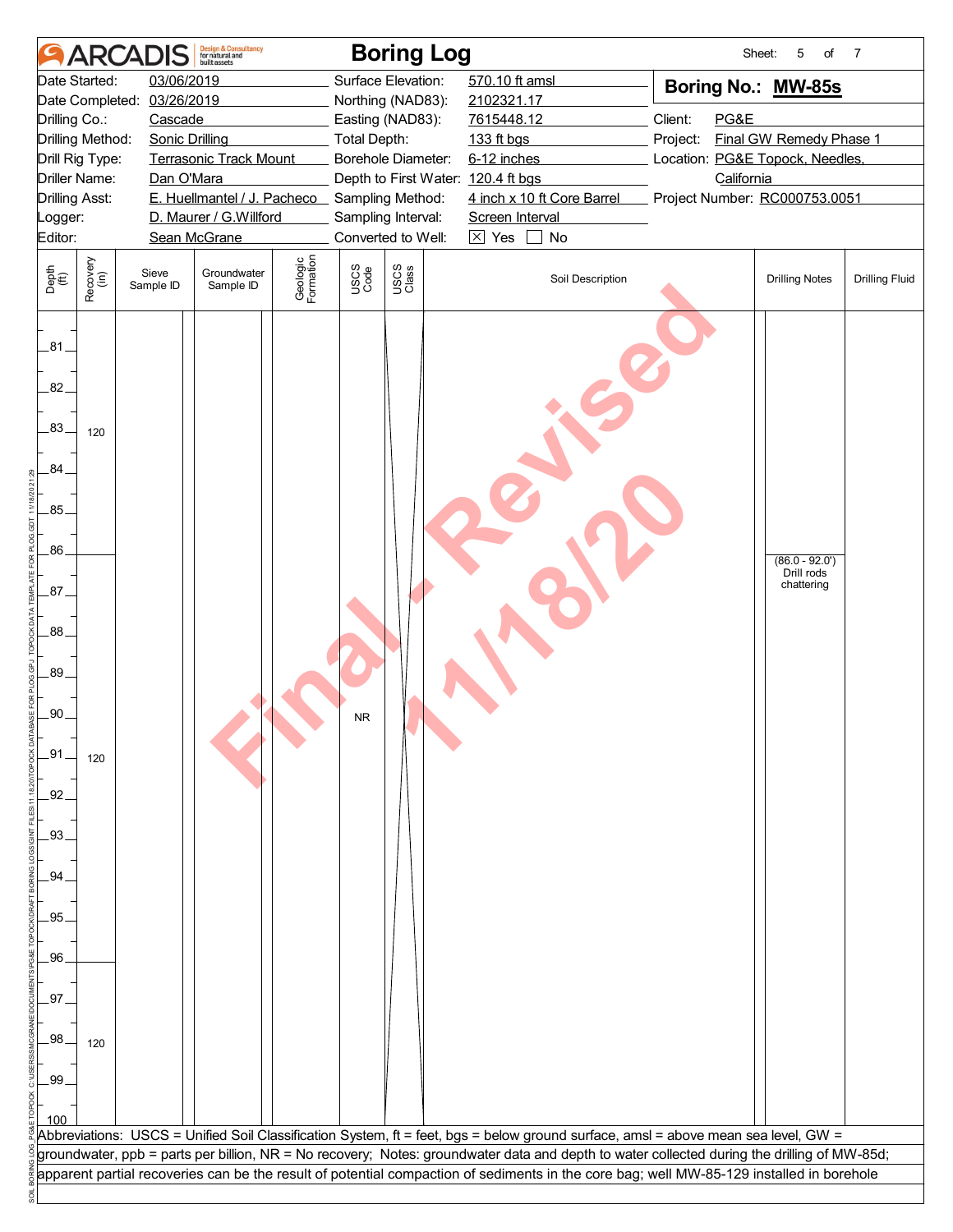|                                         |                  |                            | <b>Design &amp; Consultancy</b><br>for natural and<br>built assets |                                        |                     | <b>Boring Log</b>                                                                                                       |                                    |                                                                                                                                                                                                                                                                                                                           | Sheet:                                                                                                                                      | 6<br>of                                                   | 7                     |  |
|-----------------------------------------|------------------|----------------------------|--------------------------------------------------------------------|----------------------------------------|---------------------|-------------------------------------------------------------------------------------------------------------------------|------------------------------------|---------------------------------------------------------------------------------------------------------------------------------------------------------------------------------------------------------------------------------------------------------------------------------------------------------------------------|---------------------------------------------------------------------------------------------------------------------------------------------|-----------------------------------------------------------|-----------------------|--|
|                                         | Date Started:    | 03/06/2019                 |                                                                    |                                        |                     | Surface Elevation:                                                                                                      | 570.10 ft amsl                     |                                                                                                                                                                                                                                                                                                                           | Boring No.: MW-85s                                                                                                                          |                                                           |                       |  |
|                                         |                  | Date Completed: 03/26/2019 |                                                                    |                                        |                     | Northing (NAD83):                                                                                                       | 2102321.17                         |                                                                                                                                                                                                                                                                                                                           |                                                                                                                                             |                                                           |                       |  |
| Drilling Co.:                           |                  | Cascade                    |                                                                    |                                        |                     | Easting (NAD83):                                                                                                        | 7615448.12                         |                                                                                                                                                                                                                                                                                                                           | Client:<br>PG&E                                                                                                                             |                                                           |                       |  |
| Drilling Method:                        |                  | <b>Sonic Drilling</b>      |                                                                    |                                        | <b>Total Depth:</b> |                                                                                                                         | 133 ft bgs                         |                                                                                                                                                                                                                                                                                                                           | Project:                                                                                                                                    | Final GW Remedy Phase 1                                   |                       |  |
| Drill Rig Type:                         |                  |                            | <b>Terrasonic Track Mount</b>                                      |                                        |                     | <b>Borehole Diameter:</b>                                                                                               | 6-12 inches                        |                                                                                                                                                                                                                                                                                                                           | Location: PG&E Topock, Needles,                                                                                                             |                                                           |                       |  |
| Driller Name:                           |                  | Dan O'Mara                 |                                                                    |                                        |                     | Depth to First Water: 120.4 ft bgs                                                                                      |                                    |                                                                                                                                                                                                                                                                                                                           |                                                                                                                                             | California                                                |                       |  |
| <b>Drilling Asst:</b>                   |                  |                            | E. Huellmantel / J. Pacheco _ Sampling Method:                     |                                        |                     |                                                                                                                         |                                    | 4 inch x 10 ft Core Barrel                                                                                                                                                                                                                                                                                                | Project Number: RC000753.0051                                                                                                               |                                                           |                       |  |
| Logger:                                 |                  |                            | D. Maurer / G.Willford                                             |                                        |                     | Sampling Interval:                                                                                                      | Screen Interval                    |                                                                                                                                                                                                                                                                                                                           |                                                                                                                                             |                                                           |                       |  |
| Editor:                                 |                  |                            | Sean McGrane                                                       |                                        |                     | Converted to Well:                                                                                                      | $\boxtimes$ Yes                    | No                                                                                                                                                                                                                                                                                                                        |                                                                                                                                             |                                                           |                       |  |
| Depth<br>(ft)                           | Recovery<br>(in) | Sieve<br>Sample ID         | Groundwater<br>Sample ID                                           | Geologic<br>Formation                  | <b>USCS</b><br>Code | USCS<br>Class                                                                                                           |                                    | Soil Description                                                                                                                                                                                                                                                                                                          |                                                                                                                                             | <b>Drilling Notes</b>                                     | <b>Drilling Fluid</b> |  |
| $-101$<br>102<br>103_<br>104<br>$-105$  | 120              |                            |                                                                    |                                        | <b>NR</b>           |                                                                                                                         |                                    |                                                                                                                                                                                                                                                                                                                           |                                                                                                                                             |                                                           |                       |  |
| _106_<br>$-107$<br>_108_<br>109_<br>110 | 60               |                            |                                                                    | Topock -<br>Fluvial<br><b>Deposits</b> | <b>GP</b>           | $\circ$ $(\searrow)$<br>$\circ$<br>တိုင<br>$\circ$ $\circ$<br>Po O<br>$\circ$ $\circ$ $\circ$<br>$P_{\odot}$<br>$\circ$ | fine to coarse grained sand        | (106.0 - 111.0') Topock - Fluvial Deposits; Poorly graded gravel<br>(GP); grayish brown (2.5Y 5/2); boulders, angular; some very fine<br>to fine grained sand, angular; little clay; dry; homogeneous;<br>possibly composed of basalt, pulverized into powder and very very                                               |                                                                                                                                             | $(106.0 -$<br>111.0'<br>Rough drilling,<br>core very hot. |                       |  |
|                                         |                  |                            |                                                                    |                                        |                     | る<br>$\circ$<br>◡                                                                                                       |                                    |                                                                                                                                                                                                                                                                                                                           |                                                                                                                                             |                                                           |                       |  |
| _111_                                   |                  |                            |                                                                    |                                        |                     |                                                                                                                         |                                    | (111.0 - 114.0') Topock - Fluvial Deposits; Silty sand with gravel                                                                                                                                                                                                                                                        |                                                                                                                                             |                                                           |                       |  |
| $-112$<br>$\_113$                       |                  |                            |                                                                    | Topock -<br>Fluvial<br>Deposits        | <b>SM</b>           |                                                                                                                         |                                    | (SM); pale yellow (2.5Y 7/3) trace (5R 7/1); very fine grained to<br>very coarse grained, subangular to round; some silt; little granules<br>to very large pebbles, subangular to round; trace subround to<br>round; trace clay; dry; gravel composed of mixed lithology<br>(113.0 - 114.0') dark brown (10YR 3/3); moist |                                                                                                                                             |                                                           |                       |  |
| _114_                                   |                  |                            |                                                                    |                                        |                     |                                                                                                                         |                                    |                                                                                                                                                                                                                                                                                                                           |                                                                                                                                             |                                                           |                       |  |
|                                         |                  |                            |                                                                    | Topock -<br>Fluvial                    | GP                  |                                                                                                                         |                                    | (114.0 - 114.5') Topock - Fluvial Deposits; Poorly graded gravel<br>(GP); dark red (10R 3/6); boulders; composed of rhyolite                                                                                                                                                                                              |                                                                                                                                             |                                                           |                       |  |
| $-115$                                  |                  |                            |                                                                    | Deposits                               |                     |                                                                                                                         |                                    | (114.5 - 117.0') Topock - Fluvial Deposits; Silty sand with gravel                                                                                                                                                                                                                                                        |                                                                                                                                             |                                                           |                       |  |
|                                         | 144              |                            |                                                                    | Topock -                               |                     |                                                                                                                         |                                    | (SM); dark brown (10YR 3/3) little light brown (7.5YR 6/4); very<br>fine grained to very coarse grained, subangular to round; some                                                                                                                                                                                        |                                                                                                                                             |                                                           |                       |  |
| _116_                                   |                  |                            |                                                                    | Fluvial<br>Deposits                    | <b>SM</b>           |                                                                                                                         |                                    | silt; little granules to very large pebbles, subangular to round;<br>trace subround to round; trace clay; moist; weak cementation;                                                                                                                                                                                        |                                                                                                                                             |                                                           |                       |  |
|                                         |                  |                            |                                                                    |                                        |                     |                                                                                                                         | gravel composed of mixed lithology |                                                                                                                                                                                                                                                                                                                           |                                                                                                                                             |                                                           |                       |  |
| _117_                                   |                  |                            |                                                                    |                                        |                     |                                                                                                                         |                                    |                                                                                                                                                                                                                                                                                                                           |                                                                                                                                             |                                                           |                       |  |
| _118_<br>$-119$<br>120                  |                  |                            |                                                                    | Topock -<br>Alluvium<br>Deposits       | <b>SM</b>           |                                                                                                                         | clay; moist; weak cementation      | (117.0 - 123.0') Topock - Alluvium Deposits; Silty sand with gravel<br>(SM); brown (10YR 5/3) little reddish yellow (7.5YR 6/6); very fine<br>grained to very coarse grained, angular to subround; some<br>granules to large pebbles, angular to subround; some silt; little                                              |                                                                                                                                             |                                                           |                       |  |
|                                         |                  |                            |                                                                    |                                        |                     |                                                                                                                         |                                    |                                                                                                                                                                                                                                                                                                                           | Abbreviations: USCS = Unified Soil Classification System, ft = feet, bgs = below ground surface, amsl = above mean sea level, GW =          |                                                           |                       |  |
|                                         |                  |                            |                                                                    |                                        |                     |                                                                                                                         |                                    |                                                                                                                                                                                                                                                                                                                           | groundwater, ppb = parts per billion, NR = No recovery; Notes: groundwater data and depth to water collected during the drilling of MW-85d; |                                                           |                       |  |
|                                         |                  |                            |                                                                    |                                        |                     |                                                                                                                         |                                    |                                                                                                                                                                                                                                                                                                                           | apparent partial recoveries can be the result of potential compaction of sediments in the core bag; well MW-85-129 installed in borehole    |                                                           |                       |  |
|                                         |                  |                            |                                                                    |                                        |                     |                                                                                                                         |                                    |                                                                                                                                                                                                                                                                                                                           |                                                                                                                                             |                                                           |                       |  |